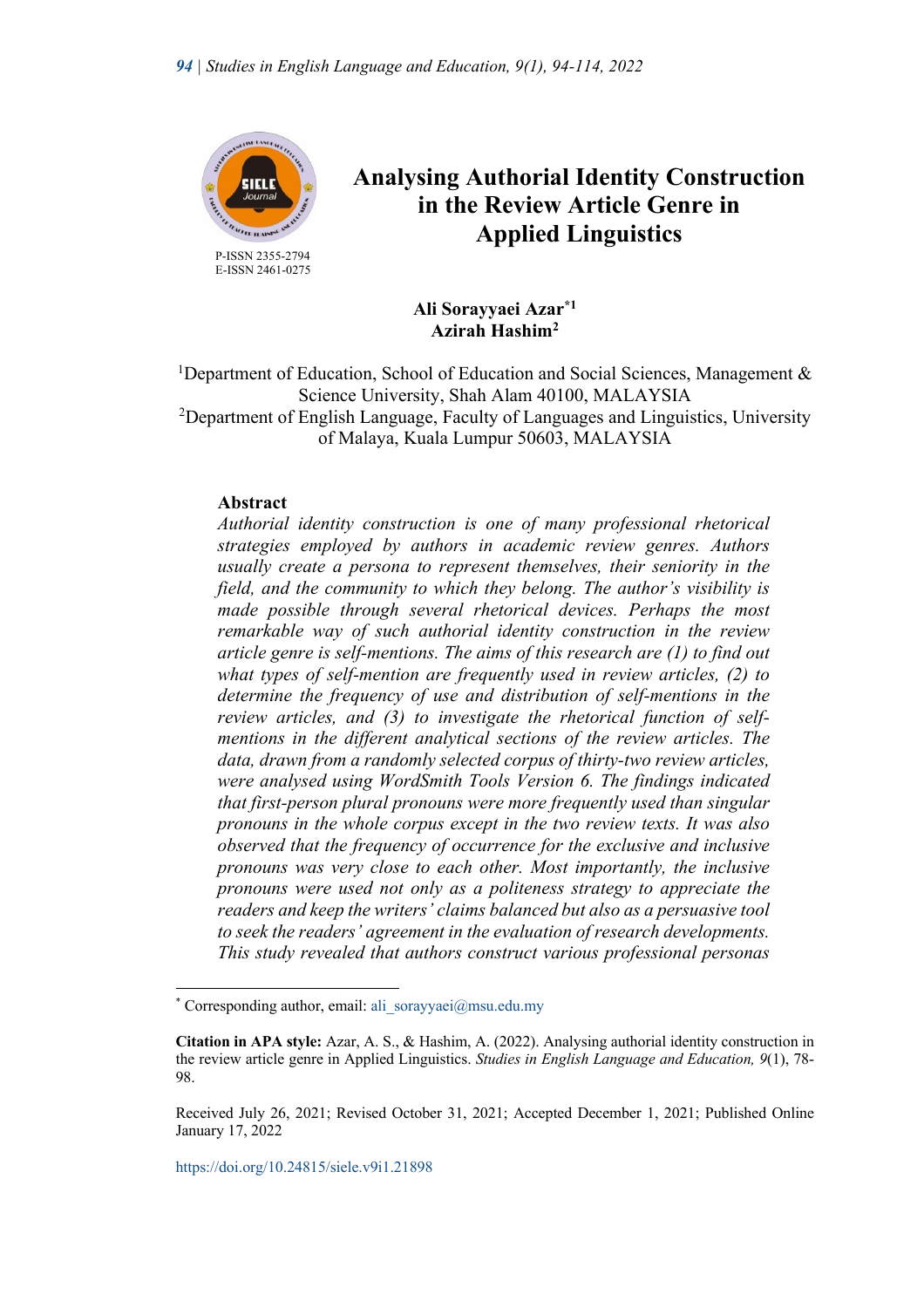*as a rhetorical strategy to carve their authorial identity and credibility in the review article genre. The findings of this study have pedagogical implications in the field of academic writing in applied linguistics as well as other disciplines.* 

**Keywords:** Authorial identity, metadiscourse, review article, rhetorical strategies, genre stance, self-mention markers.

# **1. INTRODUCTION**

In recent years, the field of academic discourse analysis has paid increasing attention to authorial identity construction. In the genre of academic reviews, identity construction is one of the key topics of study. Authorial identity construction is one of the main rhetorical strategies that interest genre analysts amongst the different available genres. Through this strategy, authors in research genres, particularly in academic, review genres as one of the sub-branches of research genres (Swales, 2004), try to construct their 'persona' (i.e., authorial identity or voice) as a representation of themselves or their works, and to identify the community which they belong. The persona engages the readers with the authors' argument; in other words, it engages the readers with the propositions the authors argue or evaluate in the research genres, particularly as readers' engagement often happens in academic review genres. Additionally, authorial identity also serves as a personal signifier that demonstrates their seniority, experience, credibility, and works (Azar & Azirah, 2014, 2019). The visibility of an author's persona in academic review genres is made possible through several rhetorical strategies, one of which includes explicit self-mention markers, especially 'first-person pronouns' (i.e., 'I,' 'we').

 The analysis of a writer's rhetorical strategies and 'first-person pronouns' is a widely researched topic in English for Academic Purposes (EAP). According to Ädel (2022), explicit references to the current writer and/or imagined or actual readers are used to make the writer and/or imagined or actual readers visible. It is typically done with first-person pronouns. There have been plenty of studies conducted since the late 1990s (Ädel, 2022; Bondi, 2012; Chen, 2020; Harwood, 2005a, 2005b; Hyland 2001, 2002a, 2002b, 2010, 2011; Ivanič, 1998; Ivanič & Camps, 2001; Khedri, 2016; Khedri & Kritsis, 2020; Molino, 2010; Tang & John, 1999; Vassileva, 1998, 2000; Walková, 2018, 2019; Xia, 2018) that have yielded a great deal of insight into the construction of authorial identities and writer's visibility.

 While these extensive studies have also included the sub-genres of academic reviews such as book reviews (Groom, 2009; Moreno & Suarez, 2008; Motta-Roth, 1995), literature review chapters (Kwan, 2006; Ridley, 2008; Thompson, 2009), and book review articles (Diani, 2009), only a few studies focusing on academic review articles exist (e.g., Grant & Booth, 2009; Myers, 1991; Noguchi, 2006, 2009; Swales, 2004). The corpora of the previous studies did not address the review articles in the field of applied linguistics. The previous studies, for example, Noguchi's (2006) works, mostly focused on textual analysis of the science review article genre and the move structures of science review articles. Therefore, researching the review article genre in applied linguistics would highlight not only the genre-specific features that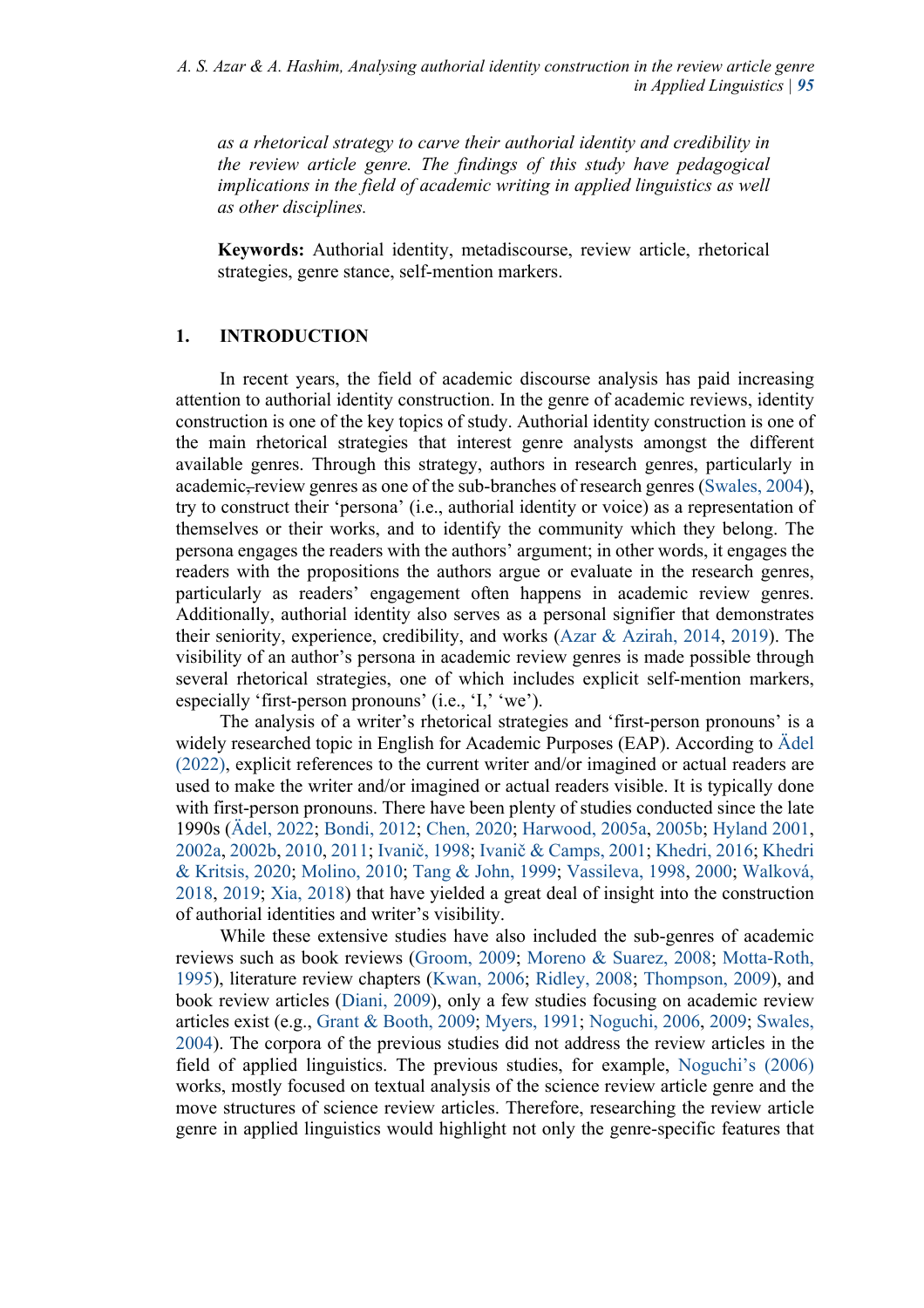govern this genre but also clarify the authors' rhetorical strategies employed in constructing an authorial identity.

Applied linguistics in review articles was selected as the subject discipline because it is the researchers' area of experience and interest. Another reason is the existing gap in the literature of academic review genres, particularly the review article genre. As stated before, there have been only a few studies addressing the review article genre, and not particularly in the field of applied linguistics. Besides, it should be stated that in the current study, Kaplan's (2002) view about 'Applied Linguistics' and its subfields was followed. He believes that "applied linguistics is too broad, and it can be interpreted as a discipline with a core and a periphery, and the periphery blurs into other disciplines that may or may not want to be allied" (Kaplan, 2002, p. 9).

The main focus of applied linguistics is to find answers to the language-based problems that people may face in the real world. Moreover, applied linguistics typically incorporates other disciplinary knowledge beyond linguistics in its efforts to address language-based problems. This field also includes several other sub-fields of study, including second language acquisition, forensic linguistics, language testing, corpus linguistics, lexicography, and dictionary-making, language translation, and to name a few more. That is why some members of these fields do not consider themselves applied linguists, but their work addresses practical language issues. In sum, applied linguistics has broad coverage in all the social sciences and these are the main reasons why the researchers have limited themselves to the field of applied linguistics.

 This study attempts to investigate authors' stance strategies taken in the review article genre. In other words, it is intended not only to analyse the overall frequency of explicit self-mentions used in the corpus but also to study the methods utilized by writers to present themselves and their credibility in the review article genre. According to Hyland (2005b), self-mention and attitude markers, the two major features of metadiscoursal stance features, lead to the development of a relationship between authors and readers. Thus, this part of the research was limited to focus on self-mentions in review articles in applied linguistics due to several reasons, which are as follows: (1) to find out which self-mention resources the writers employ in their review article genre, (2) to determine the frequency of use and distribution of selfmentions in the review articles, and (3) to analyse the rhetorical function of selfmentions in the different analytical sections of the review articles. The following research questions are formulated based on the objectives of this research:

- 1. Which self-mention resources do authors opt for to construct their identity in the review articles in applied linguistics?
- 2. What is the frequency of use and distribution of self-mentions in the review articles?
- 3. What rhetorical functions do first-person pronouns fulfil in the review articles?
- 4. What are their functions in the different analytical sections of the review articles?

 In the following section, the theoretical framework of this research and reviews of related literature are described and discussed to indicate how the authors take a stance and construct their authorial identity in the propositions they argue or evaluate in the review article genre.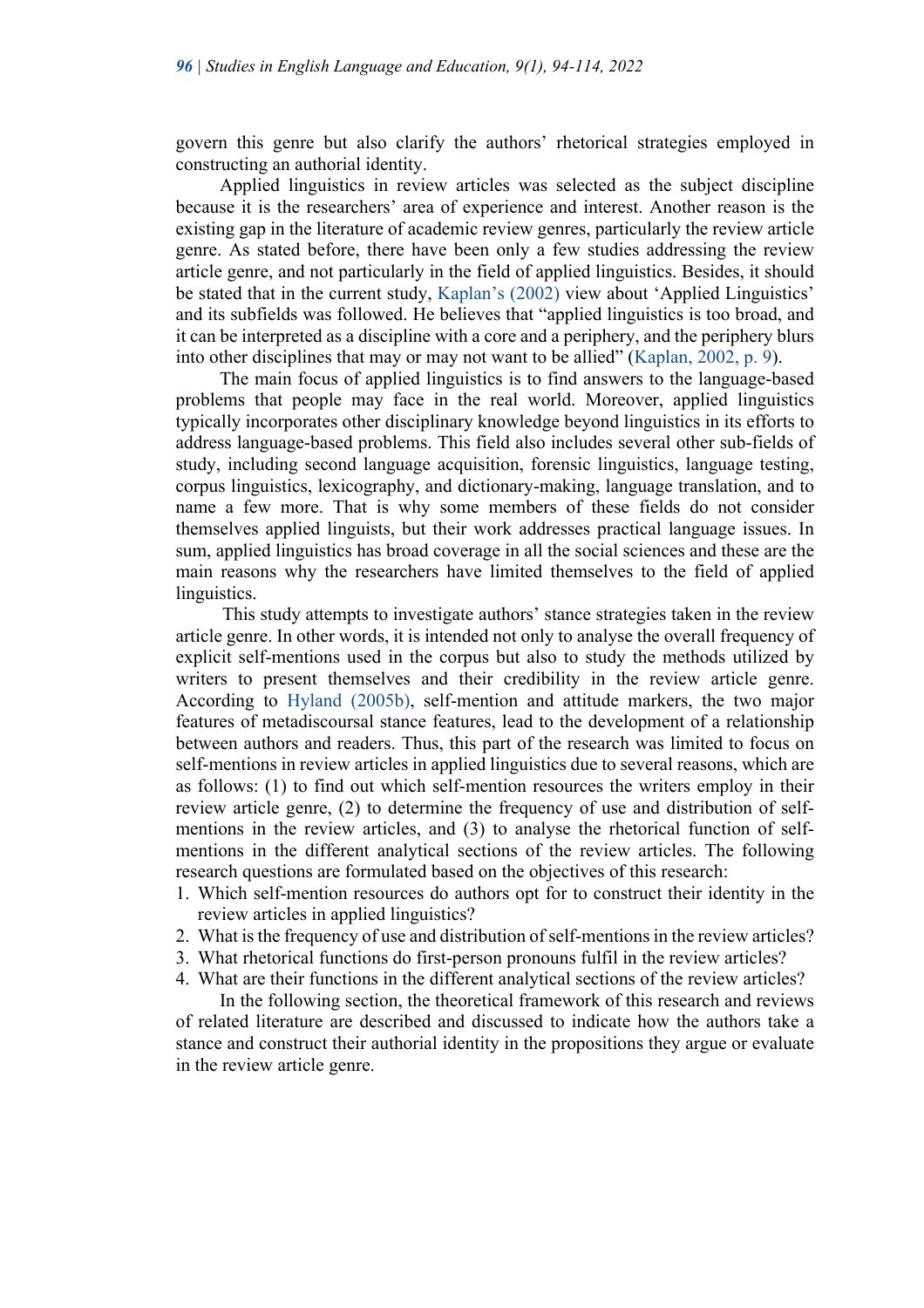# **2. LITERATURE REVIEW**

#### **2.1 Theoretical Framework**

The term metadiscourse was first coined by the structural linguist Harris (1959) and later further developed by writers like Kopple (1985) and Crismore (1989). Hyland (2005b, p. 37) expands on their work, claiming that "metadiscourse is the cover term for the self-reflective expressions used to negotiate interactional meanings in a text". The writer's involvement here is defined as anticipating the reader's anticipated reactions, objections, and processing needs. It consists of two parts: (1) an 'interactive' component that is used to organise propositional material in a way that a projected target audience will find cohesive and persuasive; and (2) an 'interactional' component that focuses on the participants' interactions and it attempts to reflect the writer's persona and a tenor that is consistent with the disciplinary community's standards (Hyland, 2005a).

It is worth noting that the current study focused on interactional metadiscourse, for these resources are at the heart of academic communication as a socio-rhetorical activity that provides authors of research genres a variety of ways to mark their presence, negotiates knowledge claims, and engages their readers. Different scholars have used different terminologies to refer to different components of academic communication interaction: attitude (Hyland, 1994), epistemic modality (Hyland, 1998), appraisal (Martin, 2000), stance (Biber & Finegan, 1989; Hyland, 1999), and metadiscourse (Crismore, 1989; Hyland, 1999). Despite the abundance of studies, Hyland's (2005b) interaction model provides a comprehensive and integrated model for academic argument and engagement. Interactions in academic writing, according to Hyland (2005b), are achieved by selecting choices from interpersonal systems of stance (including attitude markers, hedges, boosters, and self-mention markers) and engagement (including directives, questions, reader pronouns, shared knowledge, and personal asides). Hyland (2005b, p. 178) proposed an overall stance paradigm for academic writing that focused on "writer-oriented features of the interaction and referred to the ways academics annotate their texts to comment on the possible accuracy or credibility of a claim, the extent they want to commit themselves to it, or the attitude they want to convey to an entity, a proposition, or the reader".

The visibility of the authors' persona is made possible through self-mention markers in the propositions developed by the authors. The term self-mention has been defined as the explicit use of first-person pronouns and possessive adjectives by authors in written discourses. Self-mention resources can represent the writers' presence in academic discourses (Hyland, 2008). These features can be measured by the frequency of first-person pronouns, objective pronouns, and possessive adjectives (e.g., 'I,' 'me,' 'my,' 'we,' 'our,' 'us'). As has been highlighted by several experts (Ädel, 2022; Wang & Zeng, 2021), the most visible and prominent presence of authorial identity is the first-person pronoun. All written discourses carry information about the writer, but the convention of personal projection through first-person pronouns is perhaps the most potent means of self-representation (Ivanič, 1998). One of the essential aspects of academic review genres is to present the authors' interaction and persona. Thus, this significant feature happens through the authors' involvement, and it can be presented explicitly with self-mention resources through the texts. There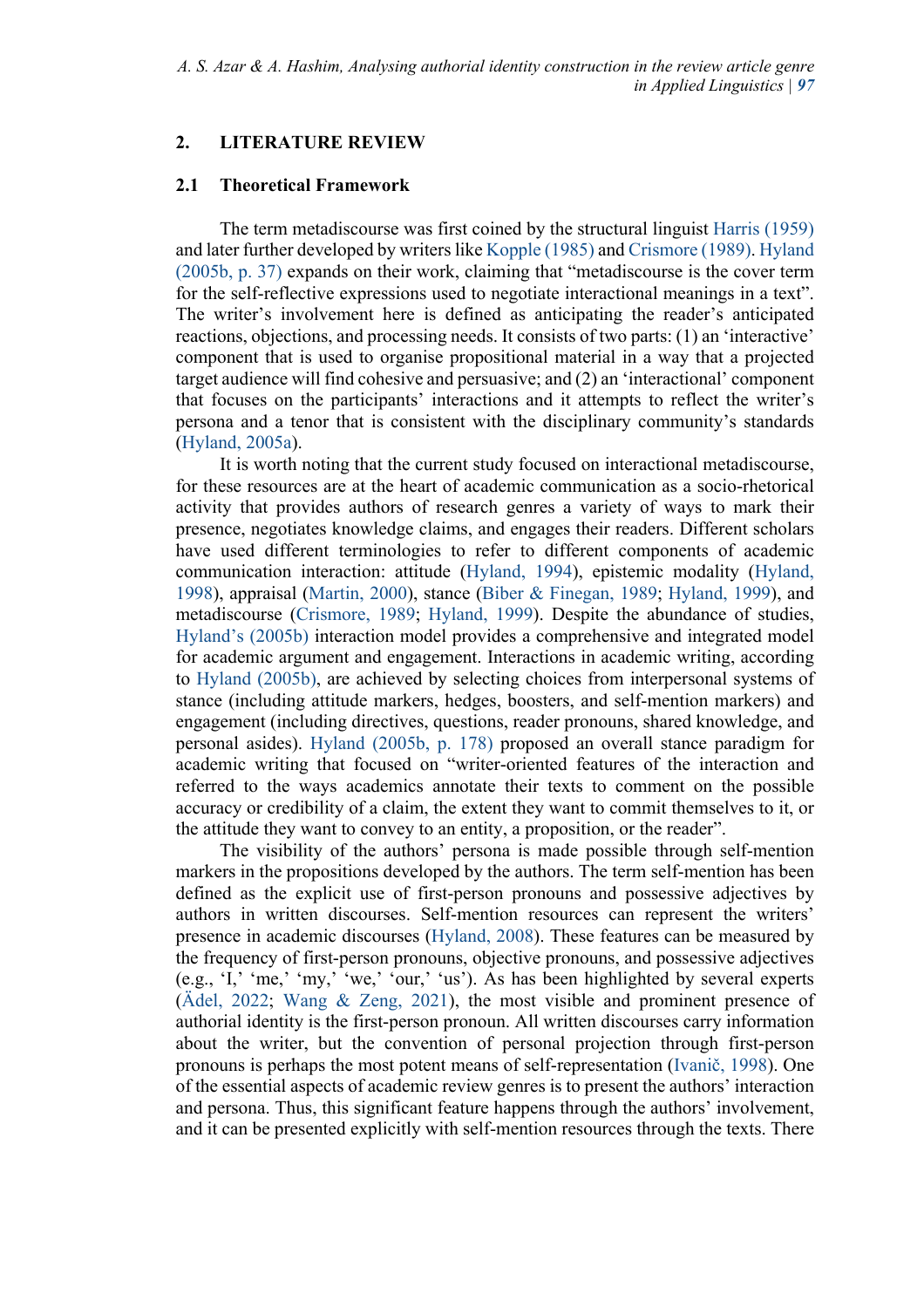is a range of discoursal features to construct this authorial identity. However, the most significant one can appear in the form of self-reference.

This study, following Hyland's (2002a) functional classification for personal pronouns, focuses on the classification of four different discourse functions for the aspect of self-mentions in the review article genre. They are as follows: (1) stating a purpose, (2) explaining a procedure, (3) elaborating an argument, and (4) stating results or claims. Hyland's classification refers to the fact that certain functions contain more powerful authoritativeness (i.e., 'elaborating an argument' and 'stating results or claims') than others (i.e., 'stating a purpose' and 'explaining a procedure'). The writers strategically use an exclusive 'we' to refer to themselves or an inclusive 'we' to refer to themselves, discourse community members, or readers. It is the exclusive 'we' and explicit self-mention resources that this study is concerned with because WordSmith tools cannot spot and identify the implicit features of written texts, being one of the shortcomings of text analysis tools. In the following section, several studies analysing self-mentions in academic genres are reviewed.

#### **2.2 Review of Related Studies**

Hyland (2002b) believes that one of the fundamental factors in pragmatic competence is constructing authorial identity and conveying the main message of the research without simply reporting results or taking a stance to persuade their readers. The authors often adopt these communicative social practices and rhetorical features of a community they belong to and take a stance to carve out their different identities based on personal styles and formality. Personal styles and preferences may be considered crucial factors in constructing authorial identities in research genres. According to Ädel (2022, p. 53), "there is the possibility that certain discourse phenomena rely on individual preferences to a relatively large extent, such that ingroup variation regarding for instance (im)personal style is also due to individual choice". This identity can be taken as a community member having adjusted their choice of discoursal features to be following the values and beliefs of that specific community.

Another contribution in constructing authorial identity refers to Ivanič's (1998) study. Ivanič (1998) classified writers' identities into three aspects, including (1) 'autobiographical self' (the writers bring their life-history in a text to establish a unique territory and claim significance and centrality of their knowledge in that field), (2) 'discoursal self' (the writers bring their image or voice in a text), and (3) 'authorial self' (the writers intrude into a text, and they stand in a position of a creator). Although the focus of the current study was on the third aspect of authorial identity, an attempt has been made to find out if the authors of review articles in applied linguistics have tried to take various voices and stand in different positions. Taking various voices and standing in different positions helps the authors to establish their positions. This rhetorical strategy indicates the degree of authoritativeness in their academic genres. Research has shown that writers often choose various stances in their clauses in the form of first-person pronouns (i.e., 'I' and 'we') to indicate that they oversee their claim, to influence the readers with their argument, and include their life history to establish a strong territory, taking over interaction in their texts (Gosden, 1993; Ivanič, 1998). Therefore, the self-mention aspect of stance markers is essential to affirm writers' credibility in their respective academic genres explicitly.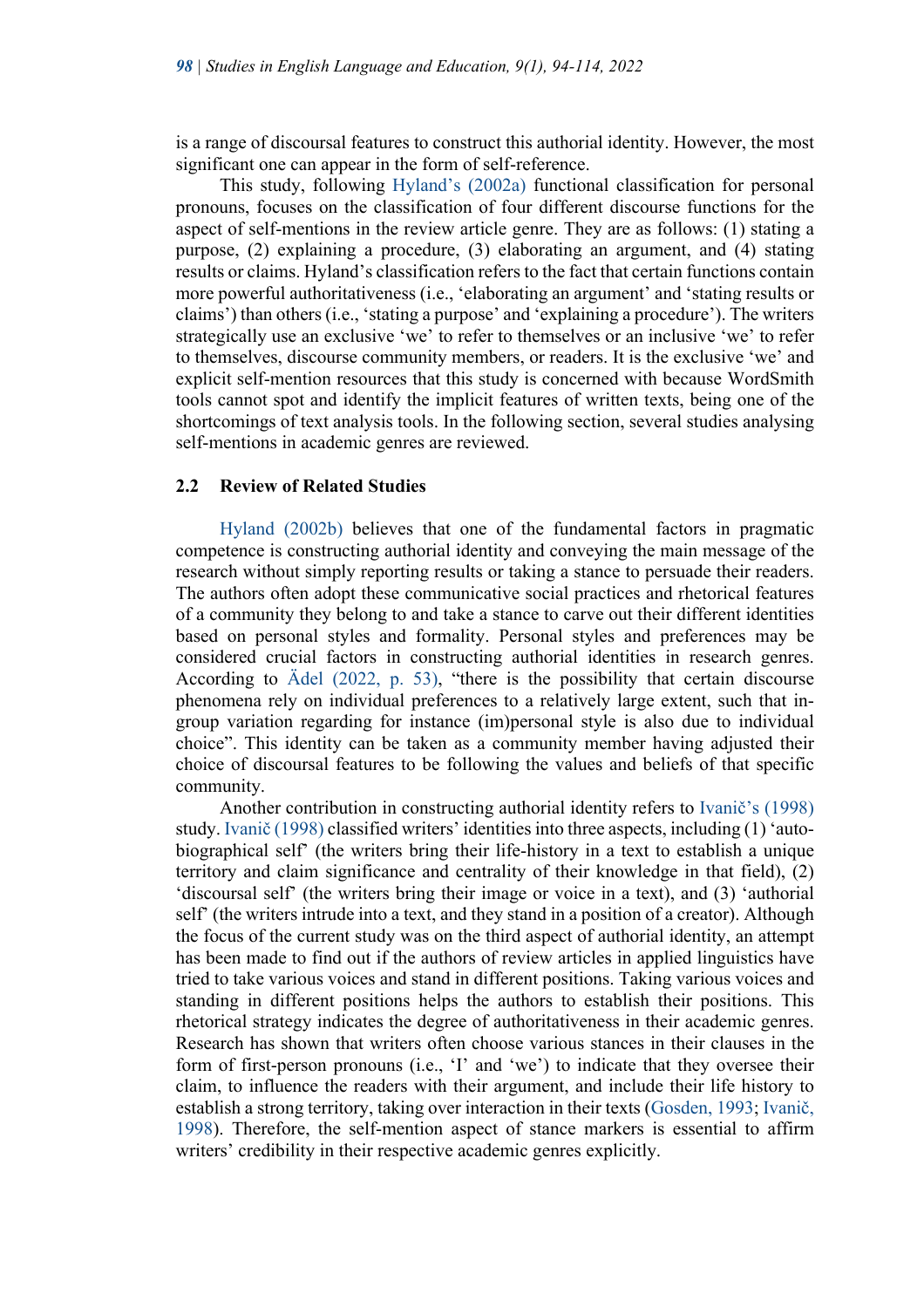A noteworthy study related to self-mention resources is Tang and John's (1999, p. S31- S32) typology. They have proposed a typology of six different identities behind the first-person pronouns in English. The classification of their typology is as follows: (1) a representative role (e.g. 'as we already know…'), (2) a guide through the text (e.g. 'let us refer to this example…'), (3) an architect of the text (e.g. 'In this research, I will argue…'), (4) a recounter of the research process (e.g. 'I asked the participants to answer the questions...'), (5) an opinion-holder (e.g.  $\overline{I}$  disagree with him/ her...') and (6) an originator (e.g. 'one part of the problem here, as  $I$  see it, refers to...').

Referring to this study (Tang & John, 1999), the range of the identities as mentioned varies from the most authoritative author to the least authoritative one. The former author, the most powerful one, holds the role of the originator. This type of writer claims authority and reveals that he/she has the capability to create new ideas. These writers can be identified through exclusive pronouns. The latter author, the least powerful one, holds a representative role. This type of writer does not claim authority nor creates any views or ideas. He/she may introduce himself/herself alongside other researchers and writers. He/she can be recognized through inclusive pronouns.

The use of self-mentions in academic writing of various disciplines was explored by Hyland (2001). He focused on using self-citation and exclusive first-person pronouns in a corpus of 240 published research articles in eight disciplines. The result revealed a greater use of first-person pronouns in soft disciplines. Hyland believes that self-mention plays a crucial role in mediating the relationship between writers' arguments and their discourse communities. It allows writers to create an identity as both a 'disciplinary servant' and 'persuasive originator.' Writers in the hard sciences downplay their roles in the research. In contrast, the higher frequency of personal pronouns in the soft sciences indicates their voice and authorial visibility in texts. He also emphasizes that arguments in soft knowledge domains are different from those of hard science domains due to the nature of these sciences. As Wang and Zeng (2021) contend, the use of first-person pronouns varies based on the discursive rules of each discipline. In a recent study, Hyland and Jiang (2018) found that self-mention pronouns have increased dramatically in sociology, biology, and electrical engineering over the last 50 years but have decreased in applied linguistics.

In another study, Hyland (2002a) has suggested his functional classification for personal pronouns in an academic setting. As discussed above, the current study follows his taxonomy, which suggests classifying four different discourse functions in terms of self-mentions in an academic setting. His classification, like that of Tang and John (1999), refers to the fact that certain functions contain more powerful authoritativeness. All in all, there are different classifications proposed in the literature for self-mention resources. The different classifications have been compared in Table 1 below to highlight their discoursal functions.

The four basic identities and functions overlap and share the same functions as self-mention markers, as shown in Table 1. As 'we' descends the continuum from top to bottom, the writer's role changes from least authoritative to most authoritative as 'opinion holder' and 'originator', as identified by exclusive pronouns (such as 'I' and  $(we')$ .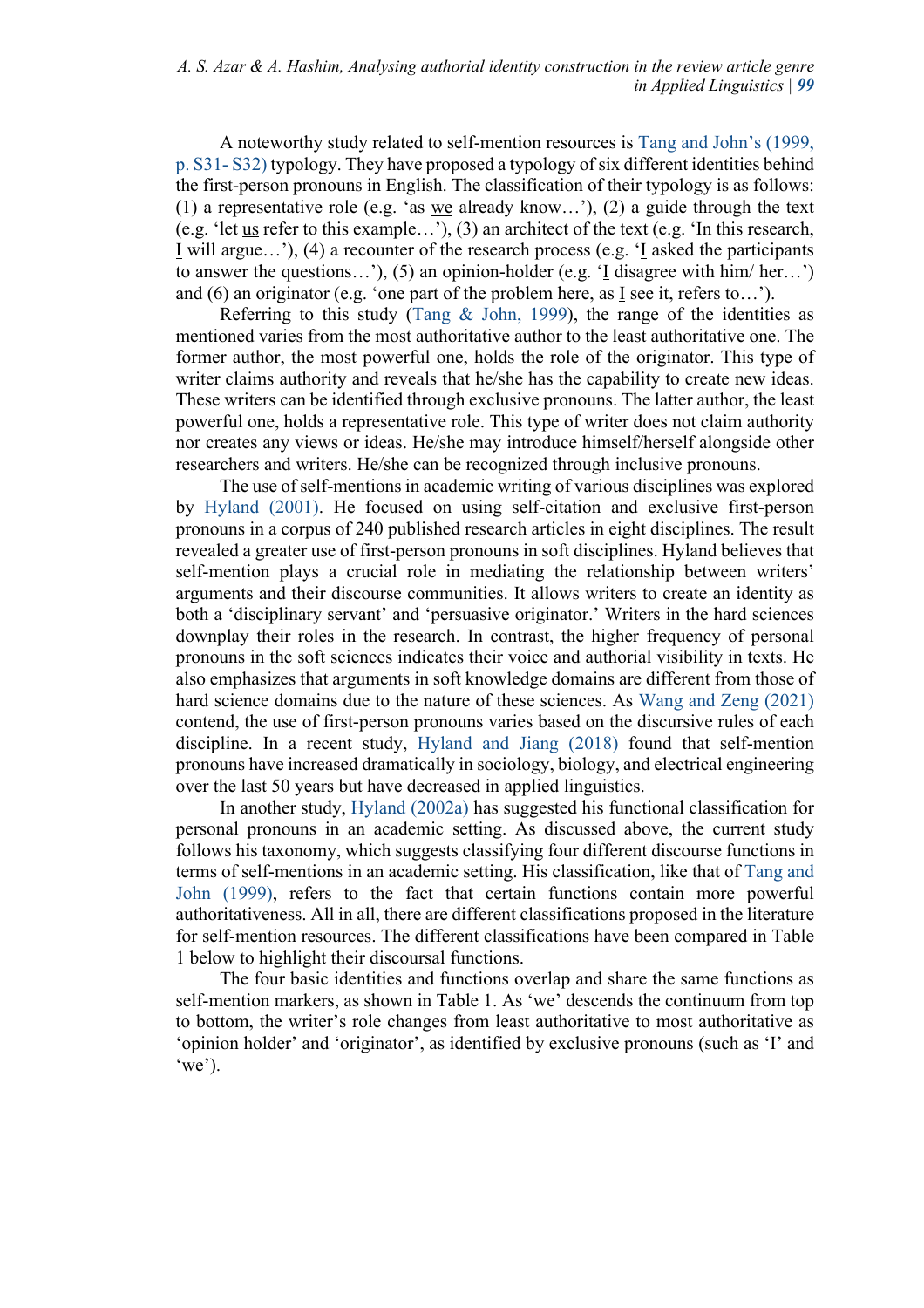

**Table 1.** Identities and functions of self-mention resources.

Nevertheless, in another study, Tse and Hyland (2008) analyse a corpus of academic book reviews written by male and female writers, along with interviews with academics both from philosophy and biology. They discovered that both genders used interactional metadiscourse features twice as much as interactive markers, with male writers using them twice as much as female writers, demonstrating the genre's evaluative nature. Male writers made more use of 'engagement markers,' 'hedges,' 'boosters,' and 'self-mentions; the interviews with academics also confirmed this finding. As for interactive features, female writers made more transitions, which was the second most significant feature in male writers' texts. It can be proven by both genders' tendency to make a clear argument for their readers. Female writers were heavy users of evidential markers, and this was confirmed in academic interviews. There was, however, no significant difference between them in the use of code glosses. In summary, according to the genre (spoken or written) and community of practices in which genres happen, both genders apply meta-discourse features differently.

To conclude this section, authorial identity is used broadly through 'stance' features. Stance is broadly defined as linguistic features employed by authors to indicate their views, attitudes, evaluations, and judgment. Hyland (2008) contends that the perspective of stance can be referred to as "the writer's textual voice or community recognized personality" (p. 5). Stance features such as self-mentions may indicate the writer's authorial identity in academic review genres, so we have focused on analysing self-mentions in the review article genre in Applied Linguistics.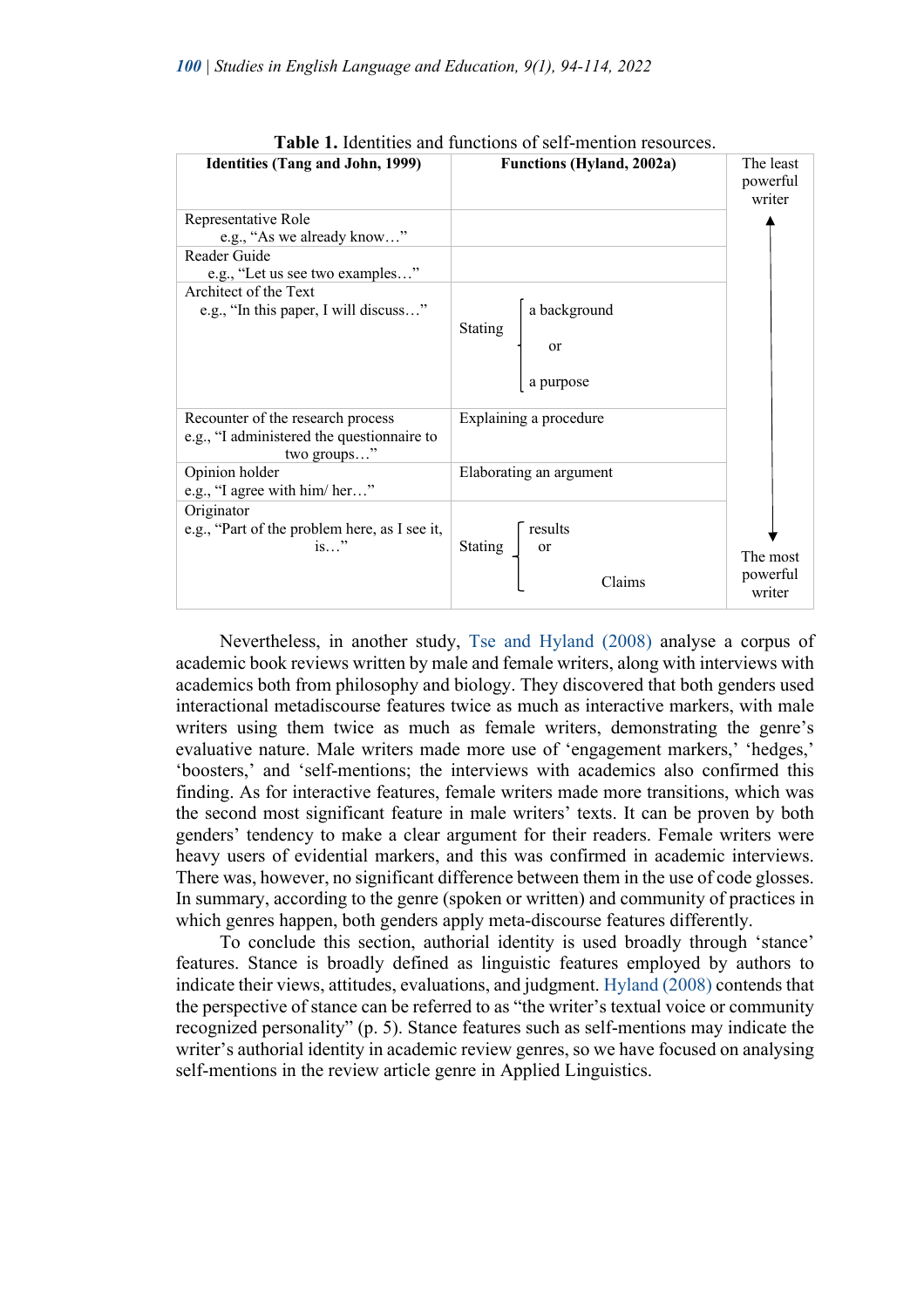# **3. METHODS**

## **3.1 The Corpus**

The corpus was limited to applied linguistics discipline as described and specified in applied linguistics academic handbooks (e.g., Kaplan, 2002; Schmitt, 2002). The data of this research was drawn from a randomly selected corpus of thirtytwo review articles, published between 2000-2007, from a discipline-related key journal in the field of applied linguistics (Annual Review of Applied Linguistics published by Cambridge University Press). The prestige and reputation of this journal in publishing review articles were taken into consideration. Another step in the sampling methodology of this study is to consult specialist informants in that particular field (i.e., 'informant nomination') and is an established procedure in sampling and selecting the corpus-based studies (Azar & Azirah, 2017a, 2017b; Hyland, 2000; Kuhi & Behnam, 2011; Kuhi et al., 2012). These specialist informants, who were the writers of review articles in applied linguistics, were asked to name the most prestigious journals with a high reputation among academics in which their review articles were published. The informants' recommendation was to refer to review articles in applied linguistics in the ARAL journal for sampling methods.

## **3.2 The Corpus Tool**

WordSmith Version 6 (Scott, 2012) is used to identify and extract self-mention markers automatically. The corpus tool identifies and reads plain text files, which end with a .txt directory. WordSmith Version 6 extracts lists of linguistic features in ngrams using statistical measures. In order to analyse, identify, and extract self-mention markers in the corpus, the computer-readable review texts were carefully scanned and analysed in search of self-representation resources.

## **3.3 Data Analysis Procedure**

The study on the use of self-mentions was based on Hyland's (2002a) model and classification. The analysis of self-mentions in the corpus was conducted in the subsequent steps. First, thirty-two review articles were analysed using WordSmith Version 6 (Scott, 2012). A list of eight markers was selected and developed based on previous works and literature lists, especially Hyland (2002a). The focus was on the investigation of explicit self-representation features used in the corpus. At the same time, a rigorous manual analysis of the context was also carried out to ensure authorial identity was expressed, focusing on frequency, type, and function of the self-mentions.

 Several important factors and steps were considered at this stage of analysis. First, the analytical sections of the review articles were analysed in detail and carefully screened and marked. Then, the frequency and functions of individual self-mentions were presented and tabulated. Second, several cases were found to be irrelevant for the study and were deleted from the results (e.g., 'I' was found in the review texts as the term for 'Internalized (I) Language' was used by scholars). All first-person pronouns in integral and non-integral citations which denoted other writers' ideas and positions were also deleted from the results. In order to analyse the first-person plural pronouns in the single-authored and multiple-authored review articles, all cases of the first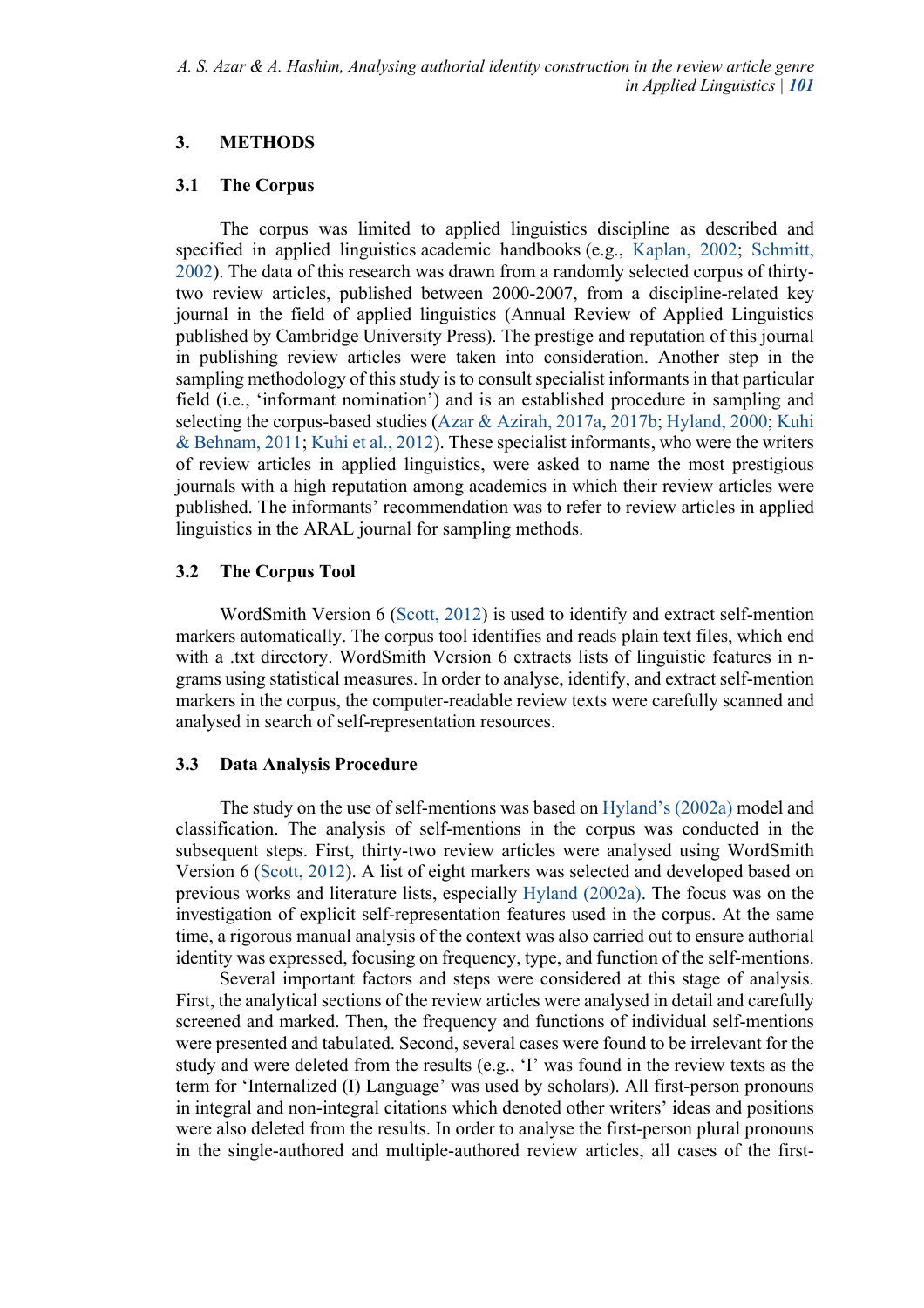person singular and plural pronouns identified in the entire corpus were reviewed in detail. The investigation of these pronouns in the corpus indicated that they were present in the review articles with varying frequencies. We standardised the frequency counts at 1,000 words and applied them for the entirety of this study.

 In addition, at this stage, to obtain higher reliability in the findings of the current study, the second-rater's analysis was also included. Four different sections of review articles were reviewed thoroughly (i.e., the four analytical sections of the review articles were read word by word to ensure that the features stood for self-mention resources). This stage of the analysis was necessary to ensure the reliability of the findings. The second-rater double-checked the items. The inter-rater reliability was above 95%, which suggests high overall reliability in this research.

#### **4. RESULTS AND DISCUSSION**

The results of the current study are presented in three sub-sections: (1) describing the type of self-mentions in the corpus, (2) explaining the frequency of use and distribution of self-mentions in the corpus, and (3) discussing their rhetorical functions in the different analytical sections of the review articles.

#### **4.1 Type of Self-Mentions in the Review articles**

There are two main types of self-mentions, namely first-person singular pronouns (such as 'I,' 'me,' and 'my') and the first-person plural pronouns (such as 'we,' 'us,' and 'our'). These pronouns include subjective, objective, and possessive cases. Generally, it was noted that first-person plural pronouns were more common than first-person singular pronouns, which was also the case in single-authored review articles. Table 2 summarizes the type of self-mentions in the entire corpus tabulated by WordSmith. It also shows the number of hits per 1,000 words for the different selfmentions in the corpus.

| No.            | File       | <b>Overall words</b> | <b>Hits</b> | per 1,000 |  |
|----------------|------------|----------------------|-------------|-----------|--|
|                | Overall    | 198426.00            | 534.00      | 2.69      |  |
|                | we         | 198426.00            | 302.00      | 1.52      |  |
| $\overline{c}$ |            | 198426.00            | 102.00      | 0.51      |  |
| 3              | our        | 198426.00            | 73.00       | 0.36      |  |
| 4              | <b>us</b>  | 198426.00            | 43.00       | 0.21      |  |
| 5              | me         | 198426.00            | 2.00        | 0.01      |  |
| 6              | my         | 198426.00            | 3.00        | 0.02      |  |
|                | the author | 198426.00            | 7.00        | 0.03      |  |
| 8              | the writer | 198426.00            | 2.00        | 0.01      |  |

**Table 2:** Type of self-mention markers in the review articles.

The findings indicated eight types of self-mention markers in the corpus, including 'we,' 'I,' 'our,' 'us,' 'me,' 'my,' 'the author,' and 'the writer.' The subjective pronoun 'we,' with a frequency of 302 items/1.52 in 1,000 words were used more frequently than other types of self-mentions (e.g., 'I,' the second most frequent feature in this study with 102 items/0.51 in 1,000 words). Overall, there were 534 hits/2.69 items in 1,000 words in the corpus.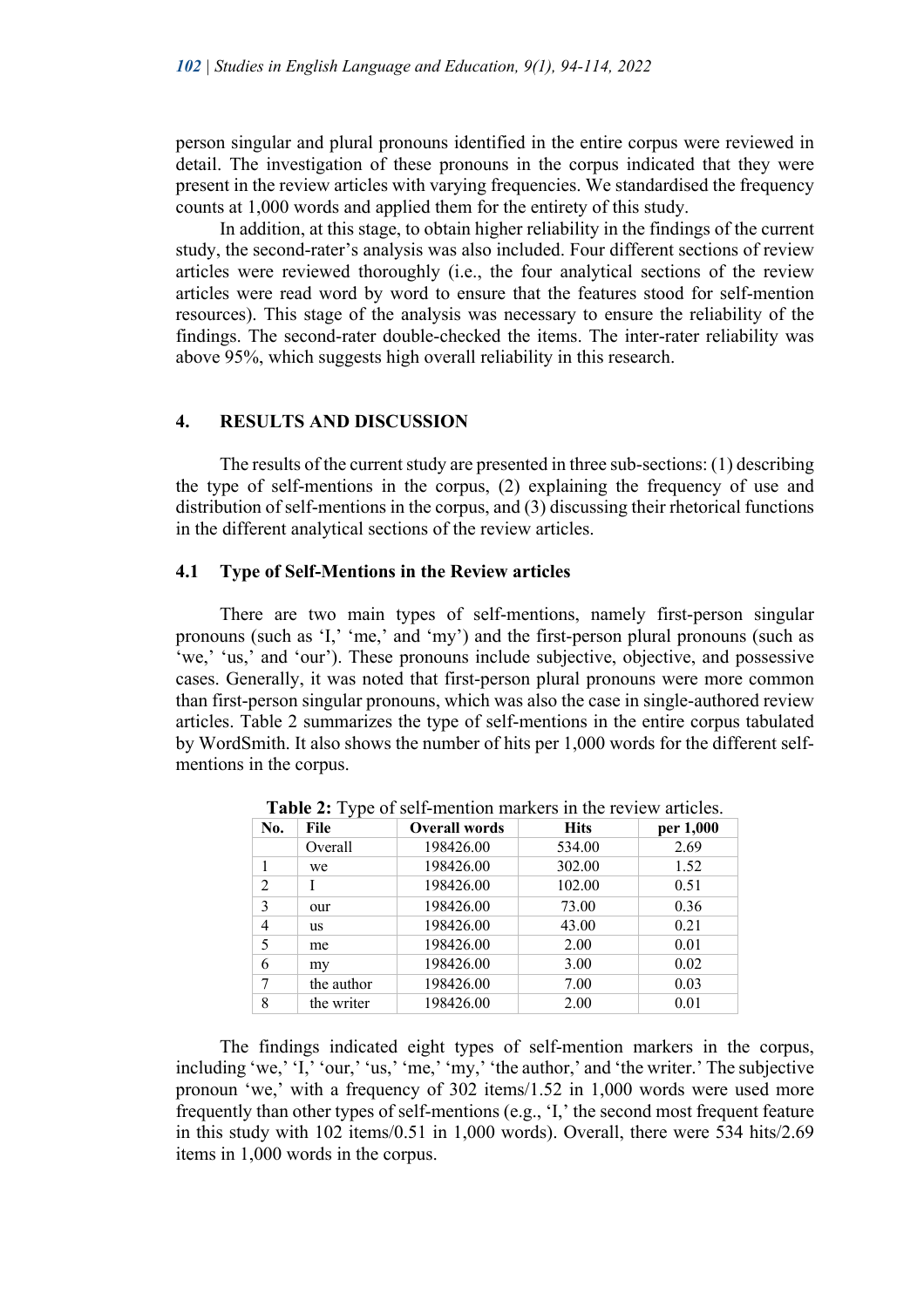## **4.2 Frequency of Use and Distribution of Self-Mentions in the Review Articles**

It was noted that self-mention resources appeared in the four analytical sections with different frequencies. For example, 36 self-mentions (7.25 per 1.000 words) were hit in the Abstract sections and 60 resources (5 per 1.000 words) in the Introduction sections, which was less frequent than self-mentions in the Conclusion sections (77 items, 7.74 per 1.000 words). The analysis also illustrated those self-mentions were the least frequent in Body sections (361 items, 2.11 per 1.000 words). Table 3 illustrates the frequency of self-mentions in the four different analytical sections of the corpus. Table 3 also summarizes the frequency of self-mentions in each analytical section of the entire corpus tabulated by WordSmith.

| <b>Self-mention</b><br>markers | Abstract |           | <b>Introduction</b> |           | <b>Body</b>   |           | Conclusion |           |
|--------------------------------|----------|-----------|---------------------|-----------|---------------|-----------|------------|-----------|
|                                | Freq.    | Per 1,000 | Freq.               | Per 1,000 | Freq.         | Per 1,000 | Freq.      | Per 1,000 |
| We                             | 21       | 4.23      | 31                  | 2.75      | 206           | 1.20      | 44         | 4.42      |
| <b>us</b>                      |          | 0.20      | 2                   | 0.17      | 34            | 0.19      | 6          | 0.60      |
| our                            |          | 1.41      |                     | 0.58      | 41            | 0.23      | 18         | 1.81      |
|                                |          | 1.41      | 18                  | 1.50      | 68            | 0.39      | 9          | 0.90      |
| me                             |          |           |                     |           |               | 0.01      |            |           |
| my                             |          |           | 2                   | 0.17      |               | 0.01      | -          |           |
| the author                     |          |           |                     |           |               | 0.04      |            |           |
| the writer                     |          |           |                     |           | $\mathcal{L}$ | 0.01      | -          |           |
| Total                          | 36       | 7.25      | 60                  | 5.00      | 361           | 2.11      | 77         | 7.74      |

**Table 3:** Distribution of self-mentions in the analytical sections of review articles.

It is interesting to highlight that the total appearance of self-mentions in the current study was almost two times lower than Hyland's (2005b) results. He found that self-mentions in his corpus (30 Applied Linguistics research articles) appeared with a frequency of 4.8 per 1,000 words, whereas the findings of the current study indicated that self-mentions occurred with a frequency of 2.69 per 1,000 words in the corpus (i.e., two times lower than the previous study). This difference can be related to the type of article researched.

There is a significant difference between the research article genre and the review article genre. There is a possibility that the authors (in Hyland's study) in the qualitative and quantitative research articles presented themselves more explicitly than the review article authors. Although the presence of writers in academic discourses is disciplinary-specific (Hyland, 2001; Martínez, 2005), there is also a variation in a genre colony or genre family. As discussed in other studies, (Azar & Azirah, 2014; Swales, 2004), research articles and review articles are two sub-genres of the research genre. There is a possibility that authors' visibility in the research article genre is higher than the review article genre. Authors of research articles may try to express themselves more frequently and explicitly than review article authors due to the nature of that genre.

Two key points were yielded from the analysis of this data. First, most selfmentions belonged to the subjective pronoun 'we' (302 cases/1.52 per 1,000 words). In other words, it had the highest frequency among the authors' explicit self-mentions. In contrast, other self-mentions such as 'us,' 'our,' 'I,' 'me,' 'my,' 'the author,' and 'the writer' were rarely used. The second most frequent self-mention was the firstperson singular pronoun 'I' (102 cases/0.51 per 1,000 words), very closely followed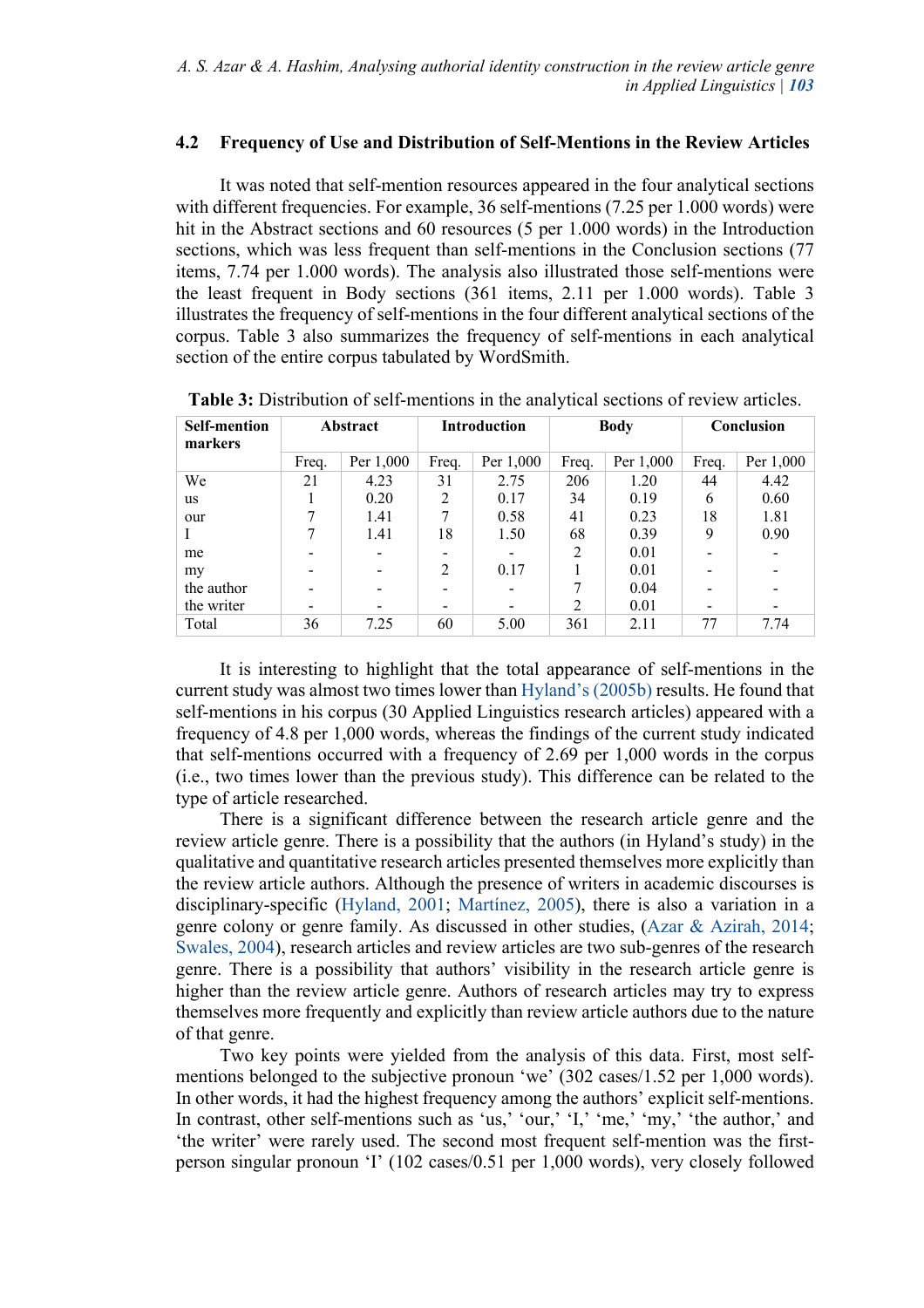by the possessive adjective 'our' (73 cases/0.36 per 1,000 words). Notably, it was found that the possessive adjective 'our' (0.36 per 1,000 words) was more common than the objective pronoun 'us' (0.21 per 1,000 words) in the corpus. Otherwise, the results of other researchers indicated that explicit self-mentions in other disciplines were invariably present and frequent in research articles. Kuo's (1999) analysis of selfmentions in engineering fields and Martínez's (2005) study in Biology, for example, indicated that a writer's authorial voice was clearly visible in their works, particularly when using the exclusive 'we' more explicitly in the Result sections than other analytical sections.

As previously discussed, the subjective pronoun 'we' can be used inclusively or exclusively. For example, in the following excerpts, (1) and (2), taken from the corpus of this study, the use of 'we' was presented in two different situations. The first example indicates an inclusive 'we.' This review article was a single-authored text, where the author engaged the readers in his argument and evaluation of corpus linguistics. In the second example, the review text was not single-authored, and the writers explained the structure of the chapter. Besides, they referred to the limitation of the review article to avoid criticism:

- (1) We should recognize that corpus analysis is not a different and improved way of dealing with the object of study of linguistics…We need to note too that the object of study in corpus linguistics is a particular language in itself…not as a representative of language in general… (RevA.1, themebound unit, p.24)
- (2) We have omitted from this part of the chapter some of the most central areas of conversationanalytic inquiry-in particular, sequence organization (Schegloff, 1990) and the analysis of the formation... (RevA.9, theme-bound unit, p. 9)

Here, the author of the first review article intends to engage readers and evaluate the theme. The author negotiates with his immediate audience and tries to build a relationship with his readers. It is one of the rhetorical strategies to persuade readers to accept the author's view (i.e., 'persuasive strategy'). Hyland (2005a) believes that using an inclusive 'we' binds the authors to the readers. These rhetorical strategies (i.e., using inclusive 'we' and using 'clusters of attitude markers') are employed in argumentative and evaluative discourses, for example, critical evaluative review articles, to interact professionally with the immediate audience and persuade them to agree with the authors' ideas.

Consequently, the author in the first excerpt uses inclusive 'we' together with the modal verb 'need to' to create an obligatory situation in evaluating and weighing corpus linguistic studies. He wants the readers to be aware of the advantages and disadvantages of corpus linguistics. Several functions such as 'presenting evaluation,' 'directing to some important works or views,' and 'giving suggestions' were also observed in the corpus. These self-mentions, mainly 'we' may refer to the contributors or the singular author of review articles.

In excerpt  $(2)$ , the authors explain the focused themes and present the review text structure. The authors explicitly use an exclusive 'we' to strengthen their position and support their claims. Here, the authors' role in the review of research developments can be presented by the significant presence of the subjective pronoun 'we.' The writers may also support their claims or counterclaims and strengthen them in the thematic units of review articles. These rhetorical strategies were commonly used to present the review article authors' evaluation, feeling, judgment, argument, and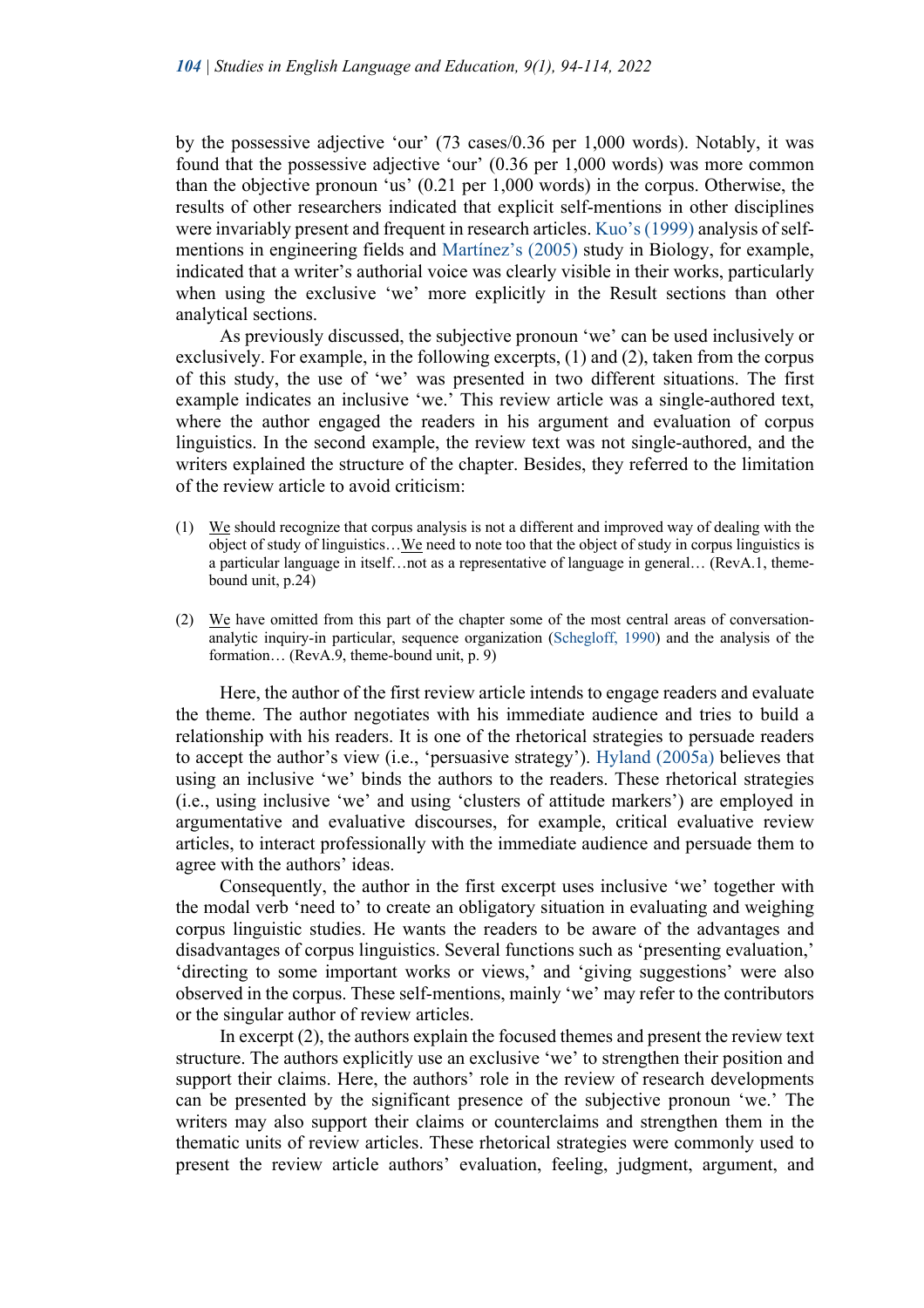attitude towards the proposition they discuss or argue. It is important to note that in the comparative form, a few self-mentions were very scarce in the entirety of the corpus, such as 'my,' 'me,' 'the author,' and 'the writer.'

The second point is that self-mentions in the Introduction sections appeared with five items per 1,000 words, while they were found in the Conclusion sections with a frequency of 7.74 items per 1,000 words (see Table 3). Although the word count in the Introduction sections (11,983 words) was higher than the Conclusion sections (9,947 words), the self-mentions in the Conclusion sections (77 hits) appeared more frequently than the Introduction sections (60 hits). In the Conclusion sections, as Table 3 clearly illustrates, the self-mentions (7.74 items per 1,000 words) were used slightly more than in the Abstract sections (7.25 items per 1,000 words). One main reason for the differing frequency is referred to the moves used by the authors in the Conclusion sections such as Move 2: 'Evaluating developments' with two specific strategies by which the authors most probably presented themselves (i.e., Strategy 1: 'Indicating significance' and Strategy 2: 'Presenting limitations') and Move 3: 'Giving suggestions' containing the clear presence of the authors (i.e., Strategy 1: 'Offering possible solutions' and Strategy 3: 'Recommending further research'). For example, the second move in the Conclusion section dealt with evaluating research or other scholars' views. In this move, the authors evaluated the significance and limitations of these developments by using writer-oriented linguistic features like attitude markers and self-mentions.

Overall, these two features help the review article authors make an interactive connection with their immediate audience. The findings indicated that they were employed in several moves of the analytical sections (i.e., Abstract, Introduction, Body, and Conclusion sections) with differing frequencies. The second move (Move 2: 'Evaluating the review') and the third move (Move 3: 'Giving suggestions') of the Conclusion sections, for instance, included many instances of this rhetorical device employed by the authors. The authors used explicit self-mentions to present the essence of the review and indicate the authors' purpose, develop an argument, indicate the significance or limitations of the developments in the related field, and take a stance. For example, self-mentions were found in the Abstract sections in Move 3: 'Presenting the review':

- (3) I then argue that recent developments…may provide a more solid basis for partnership. (RevA.5, Abstract, p. 3)
- (4) In the following chapter, I will show how a field that increasingly informs psychology can also inform…I examine brain mechanisms that are involved in second language acquisition motivation… (RevA.6, Abstract, p. 23)
- (5) In this chapter, I provide an overview of some of the current themes and research directions that I find particularly novel or forward-looking... I argue that the initial research inspiration... (RevA.7, Abstract, p. 43)

In the Introduction sections, self-mentions were also found in Move 3: 'Presenting the review article':

(6) My purpose in this contribution is to look into this question of applicability as it relates to language pedagogy… (RevA.1, Introduction, p. 21)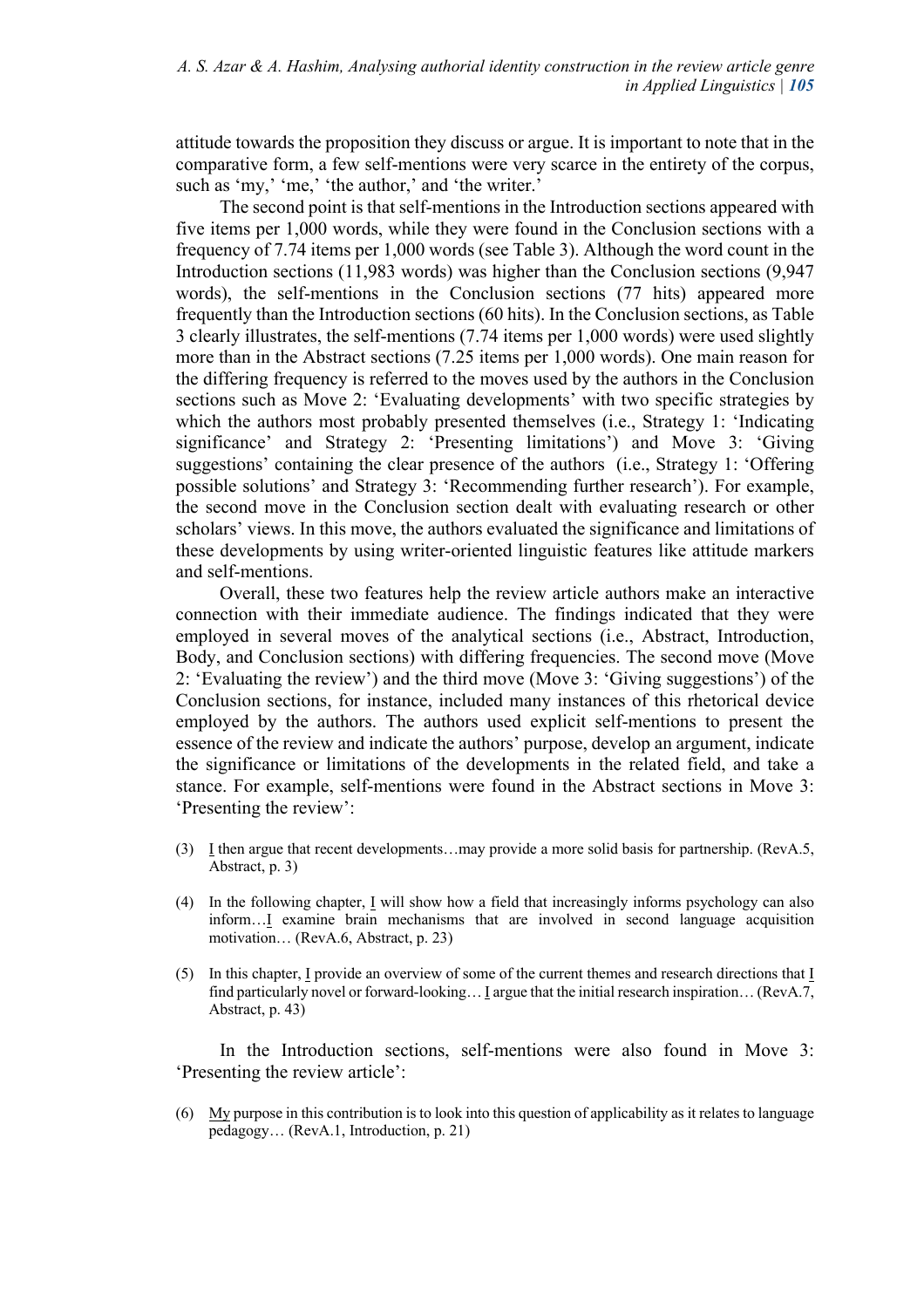- (7) In this review, I identify some past barriers to cooperation between psychology and linguistics. I argue that these barriers appear to be dropping… (RevA.5, Introduction, p. 3)
- (8) In this chapter, we review and reflect on developments...we sometimes address earlier work to provide...To make our task manageable, we have limited ourselves to… (RevA.20, Introduction, p. 70)

In the theme-bound units, self-mentions were found in Move 3: 'Presenting evaluation':

- (9) It seems to me that this assumption of dependency is mistaken. I want to argue that… (RevA.1, theme-bound unit, p.22)
- (10) …as far as I can see, almost all of the many new journals that have been springing up have an English-only submission policy. We are facing a real loss in professional registers in many national cultures with long scholarly traditions. (RevA.3, theme-bound unit, p. 67)
- (11) I would even argue that the label 'ESP teacher' no longer seems appropriate for anyone involved in the field because of… (RevA.4, theme-bound unit, p. 85)

In the Conclusion sections, self-mentions were found in several moves, namely, Move 1: 'Summarizing the review,' Move 2: 'Evaluating the review,' and Move 3: 'Giving suggestions.' Some examples taken from the corpus are as follows:

- (12) This chapter has attempted to show how stimulus appraisal, foraging, and social cognition are primarily implemented by the same neural system. Extending this view, I have argued that motivation in second language acquisition… Therefore, I believe that the continued integration of psychology and neurobiology will contribute significantly to our knowledge… (RevA.6, Conclusion 'Moves 1 & 3', p. 36)
- (13) However, I have tried to highlight the fact that there is not enough research being done, particularly in L2 contexts… (RevA.19, Conclusion 'Move 2', p. 60)
- (14) We suspect that any such alternative model will require a shift in focus…More work is needed to determine the implications of these new approaches for the various issues we have mentioned in this article… (RevA.13, Conclusion 'Move 3', p. 16)

The analysis indicated that the authors employed the pronouns 'we', 'our,' and 'us' in the Conclusion sections of review articles more frequently than other analytical sections because these pronouns presented and carried corresponding rhetorical functions such as were mentioned in the titles of these sections. These functions were also identified in the literature (Harwood, 2005a; Hyland, 2002a; Tang & John, 1999).

#### **4.3 Analysis of the Rhetorical Functions of Self-mentions in the Review Articles**

The analysis of self-mentions using WordSmith tools indicated that the authors used this feature of meta-discourse to interact with their immediate audience in the different analytical sections of the review article. Not only did the authors seek to negotiate with the readers, but they also wished to indicate their contributions to the field and inspire confidence regarding their knowledge. The authors' visibility in academic review genres is not only discipline-oriented (i.e., the nature of disciplines is an important key); it also depends on the authors' personal style and seniority.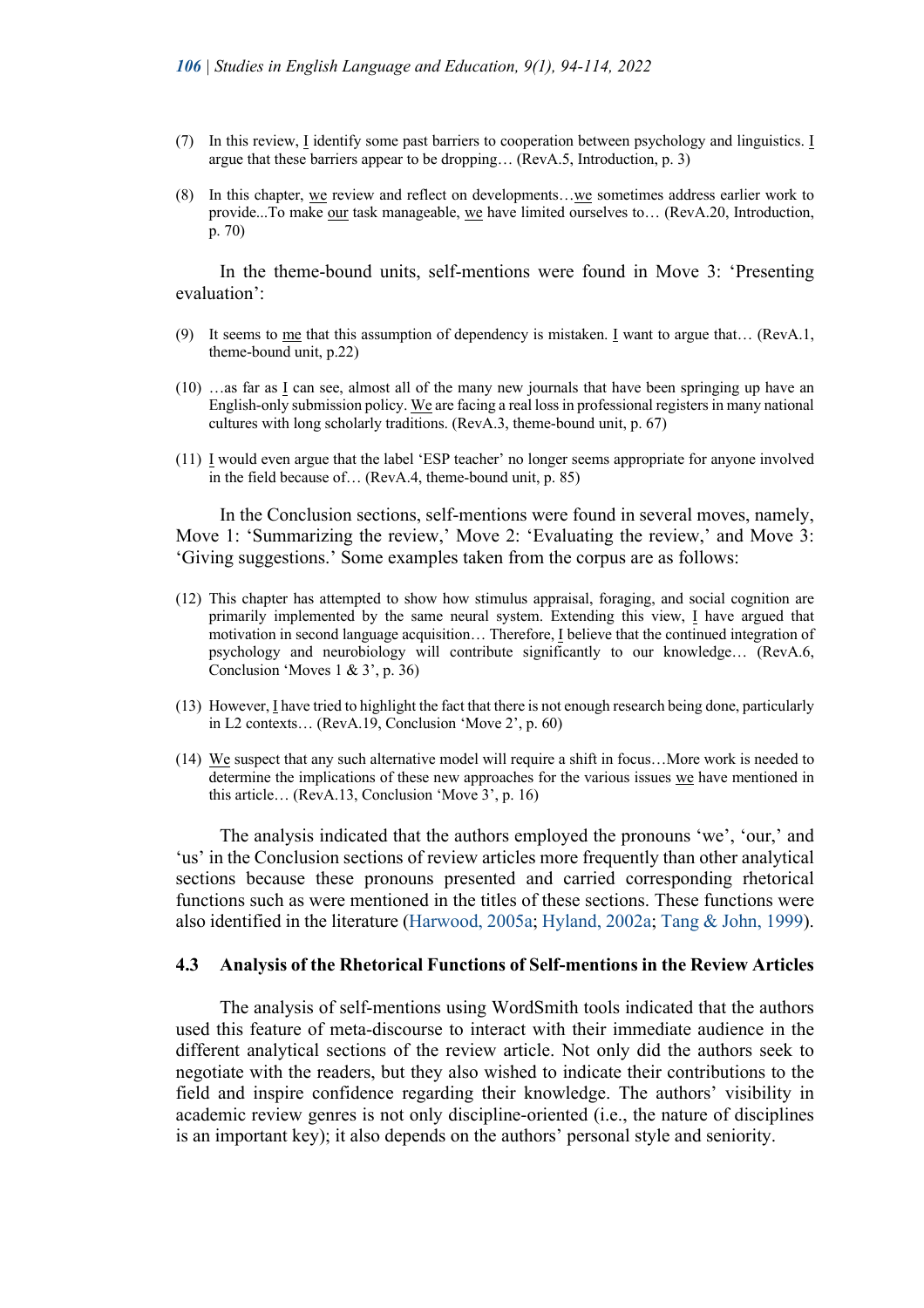The significance of self-mentions was scrutinised in the different analytical sections. As an example, it was observed in the Abstract and Introduction sections (particularly in Move 3: 'Presenting the review' in which the authors try to indicate objectives), the Theme-bound Units (Move 1: 'Making claims,' Move 2: 'Counterclaims,' and in Move 3: 'Describing methodology, explaining findings, and elaborating an argument and guiding readers through the argument'), and the Conclusion section (Move 2: 'Evaluating developments,' and in Move 3: 'Giving suggestions'). It was found that the authors used the subjective pronoun 'I' in the review articles for various functions which were identified in the literature (Hyland, 2002a; Tang & John, 1999). The authors of the review articles, for example, used the subjective pronoun 'I': (a) to indicate the objectives or purposes, (b) to present the structure of the review texts, (c) to elaborate an argument, and (d) to guide the readers through the article.

Analysis of the subjective pronoun 'we,' the objective pronoun 'us,' and the possessive adjective pronoun 'our' analysed in the single-authored review articles indicated that several authors in these review articles used inclusive pronouns. These inclusive pronouns referred to the authors and the readers (excerpts 1-4). The inclusive pronouns were employed in the review texts to 'give suggestions' and 'make recommendations,' 'guide readers through the evaluation and argument,' and 'promote the research by presenting its contribution.' For example, it was found that the inclusive pronoun such as 'us' was employed to 'explain how the results of studies can help the field.' In review articles, the objective pronoun 'us' mainly was collocated with several verbs (e.g., '...give us', '...help us', '...teach us', '...tell us', '...remind us', '…warn us', and '…lead us'). Some instances taken from the corpus are as follows:

- (15) I argue that these barriers appear to be dropping due to the rise of new research methodologies and that we are now entering a time that may see a new convergence between the disciplines. (RevA.5, Introduction, p.4)
- (16) The computer provides us with the capability of accumulating and analysing vast amounts of language that users have actually produced. We no longer have to depend on our intuitions about the language that people use… (RevA.1, theme-bound unit, p. 23)
- $(17)$  ... from this review, I hope that we can infer the current methodological preoccupations in this work. I begin by looking at two studies… (RevA.10, Introduction, p.34)
- (18) Part of this issue simply derives from the massive amount of new information that is now available; for example, we now have several studies that can tell us much about the evolution of professional discourse… (RevA.3, theme-bound unit, p. 60)

The analysis of the first-person plural pronouns used indicated that the possessive adjective pronoun 'our' was usually used as an inclusive pronoun in singleauthored review articles and mainly was collocated with nouns such as 'our understanding' and 'our knowledge.'

- (19) Recent work on child interpreters…has contributed to our understanding of some of these issues. (RevA.16, Conclusions, p. 70)
- (20) Clearly, notions of quality of interpretation and theories about the assessment of this quality, both currently underdeveloped, will be basic to <u>our</u> understanding of the differences... (RevA.16, Conclusions, p. 70)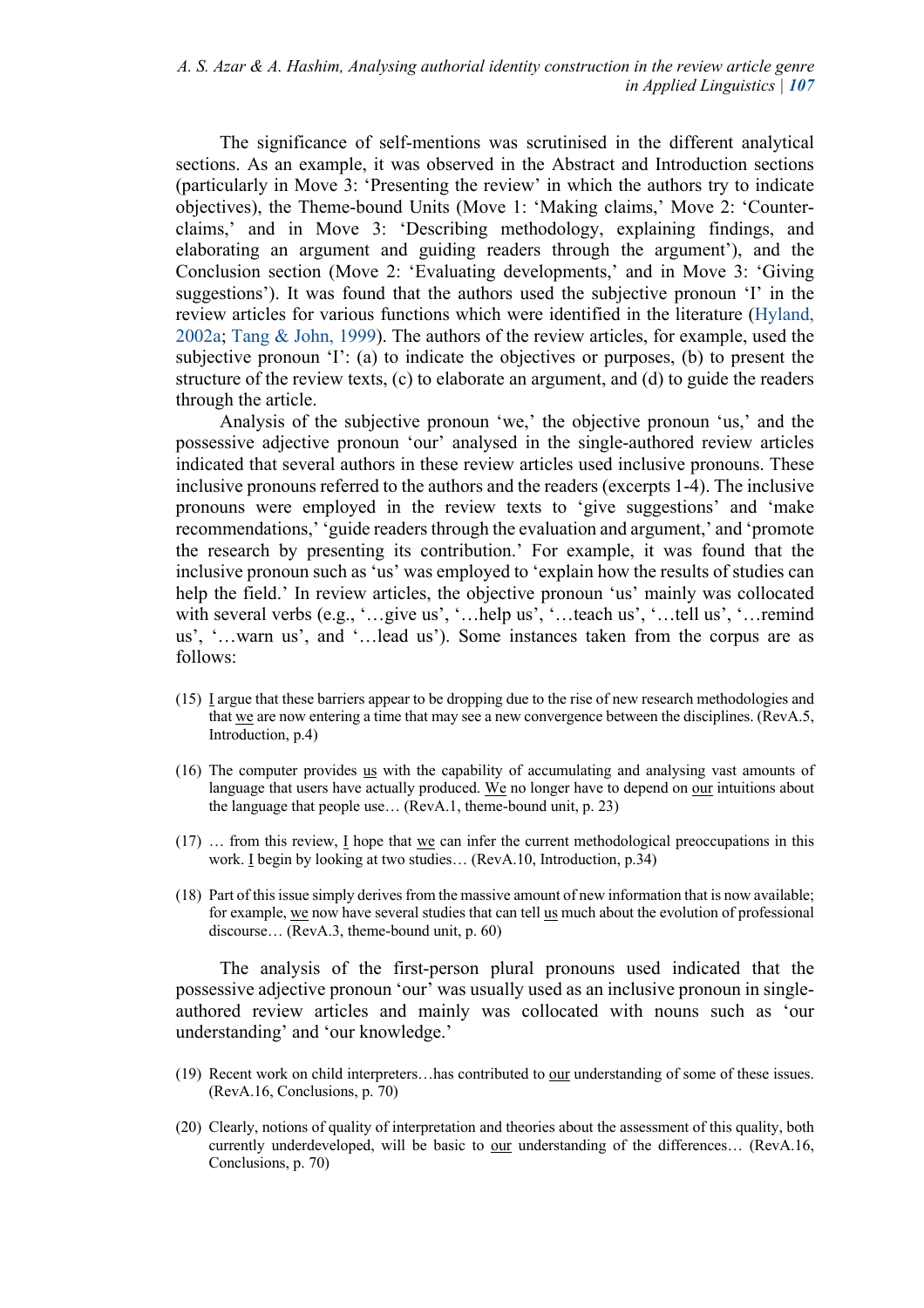(21) Therefore, I believe that the continued integration of psychology and neurobiology will contribute significantly to <u>our</u> knowledge of issues important to the field of applied linguistics. (RevA.6, Conclusions, p. 36)

However, the authors in single-authored review texts also used exclusive pronouns such as 'we,' 'us,' and 'our' in review articles. They referred to themselves, the discourse community, or a group of researchers who contributed and helped the research process. According to Azabdaftari (2016), one of the specialist informants of the current study, this type of first-person plural pronoun is called the 'royal we.' He further adds that if people avoid using 'I' and 'we,' the causes may be due to:

A lack of confidence in their views, b) an inclination to offer a low profile of themselves, c) a lack of expertise on the issue they are handling, or d) use of other persons' views (a case of plagiarism), and e) regarding your question on pronouns, I may say that a function of 'we,' called the 'royal we' is realized when the writer or speaker intends to affiliate himself/ herself as part of the discussion/research group. (Prof. Azabdaftari, Personal Communication, Jan. 2016)

Some instances taken from the corpus are as follows:

- (22) A final pressing problem for those engaged in qualitative research is determining a standard…It is imperative for those of us working within "interpretive" research traditions to address these issues…so that we can ensure that all published research, both qualitative and quantitative, is truly quality research. (RevA.10, Conclusion, p. 43)
- (23) In our research, we have been interested in measuring individual differences in cognitive control… In the study to be summarized here, we asked whether… (RevA.5, theme-bound unit, p.12)

As illustrated in excerpts above (22 and 23), it is possible that these studies were a collective effort, and a group of researchers or contributors collected the data. It was observed that in single-authored review articles, first-person plural pronouns such as 'we,' 'us,' and 'our' were also used to refer to a group of researchers who were involved in conducting research or who had assisted the single author during the research project. The author's role in these projects was considered a researcher was conducting research, and a group of researchers or scholars collaborated with the author during this research process.

The results of this study illustrate that an inclusive 'we' was used in both singleauthored and multiple-authored review articles. As has been pointed out, using inclusive pronouns such as 'we,' 'us,' and 'our' has been considered as a strategy to interact and negotiate with the immediate audience in academic writing (Harwood, 2005b; Hyland, 2005a). This persuasion technique can also be used in review articles to create a bond between the author and the reader, allowing authors to include their readers in their arguments and assessments. It helps the authors to establish solidarity and ensure their readers' agreement.

Using these rhetorical strategies, authors can include their presence and views in the evaluation and persuade their readers to accept their judgments and claims. For example, it was found that the author of the review article (RevA.11) used both the exclusive and inclusive 'we.' In the exclusive 'we,' the author included the research he and other scholars conducted to present a model. In the exact review text, the author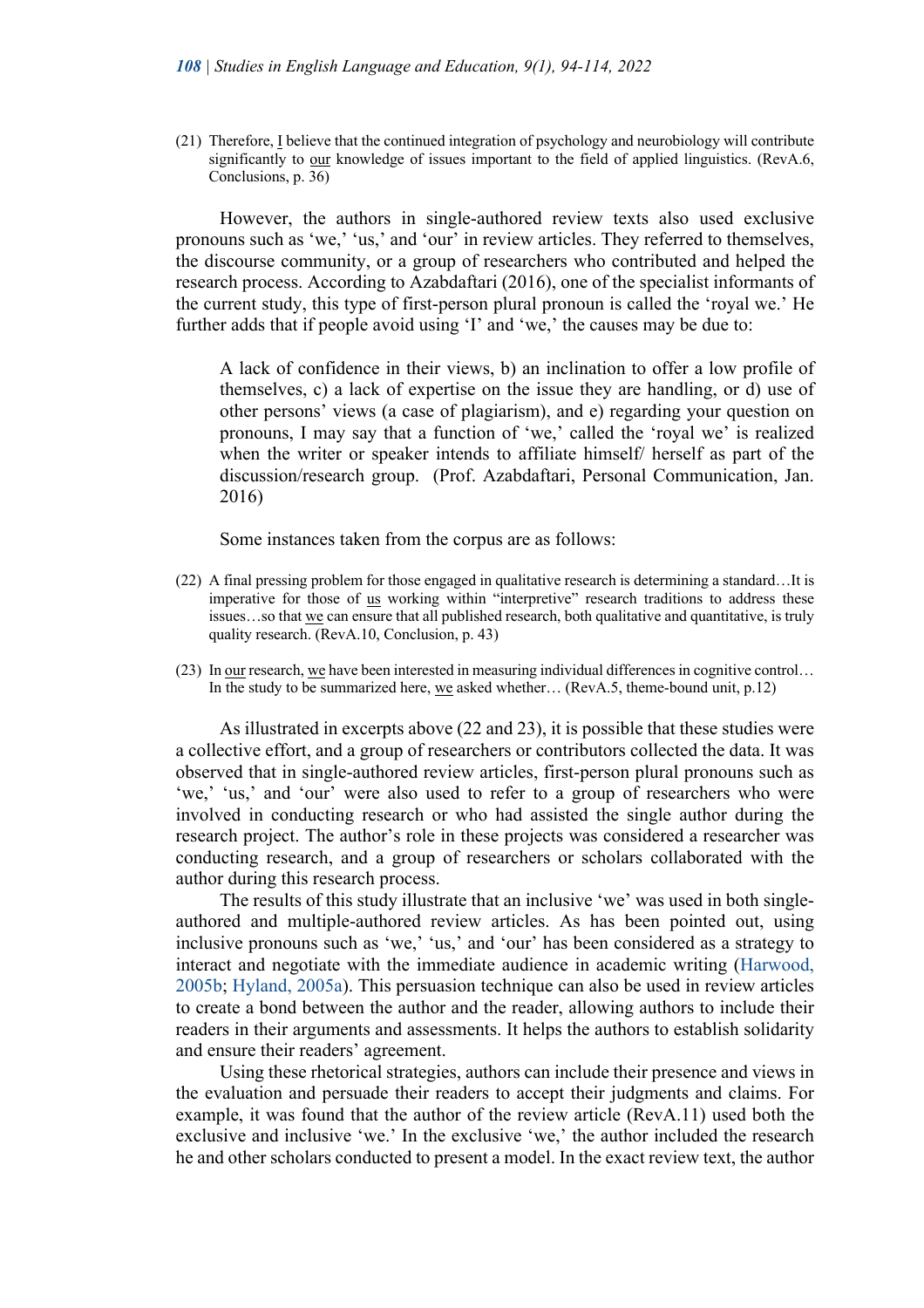discussed a new relevant software that he suggested could assist manual analysis. The new software, the author claimed, would contribute to our knowledge and increase our conception of language. The following excerpts are taken from the corpus present these instances:

- (24) Mode is concerned with semiotic distance, as this is affected by the various channels of communication through which we undertake activity… (RevA.11, theme-bound unit, p. 62)
	- (2) The success of this enterprise depends on the development of relevant software…I expect this technology to affect our conception of language…since for the first time; we'll be able to manage large-scale socio-semantic analyses of data. (RevA.11, Conclusion, p. 62)

It was also found that the inclusive 'we' was employed by review article authors to 'give suggestions' and 'offer possible solutions.'

- (25) Further investigations into corpus sizes and sampling techniques are needed, as well as further research into the kinds of variation that exist in language so that we can make sure to capture all kinds of variation in new corpora. (RevA.12, Conclusion, p. 87)
	- $(2)$  ...we need to investigate pedagogic approaches that do not short-circuit the strategic dimension of L2 listening…We need further research on teaching listeners in classroom settings how to negotiate meaning… (RevA.17, Directions for Further Research, p. 18)

The analysis of variation in the use of inclusive and exclusive 'we' in review articles reveals a significant difference between the authors associated with the frequency of use of the subjective pronoun 'we.' The results showed that some authors did not explicitly represent themselves in review articles such as in Rev A.2 and Rev A.21. In contrast, other authors expressed themselves repeatedly in the review texts, such as in Rev A.1, Rev A.5, Rev A.6, Rev A.7, and Rev A.26. There can be several reasons for this finding, such as the type of review article (i.e., we need to find out if it is a critical evaluative review or a bibliographic review article) which requires further study. Another reason is the author's style and preference, along with their seniority or position in that field. The current research findings align with' the findings of other studies on the inclusive and exclusive 'we' (for example, Harwood, 2005b; Hyland, 2001; Kuo, 1999; Tang & John, 1999).

The analysis also showed that authors in single-authored review texts mostly used first-person plural pronouns as inclusive pronouns, due to the desire to engage their readers with their evaluation and argument. The inclusive pronouns referred to the author and the reader or the author and the discourse community (as 'royal we'). As it was found, the exclusive 'we' was used in the corpus of this study with an overall average frequency of 30%, followed by the inclusive 'we' very closely with a frequency of 27% among first-person pronouns. It is noteworthy that the frequency of occurrence of exclusive 'we' and inclusive 'we' was very close to each other in the corpus of this study.

It can be contended that the inclusive pronouns are used not only as a politeness strategy to appreciate readers and keep the writers' claims balanced in the review article genre but also as a persuasive strategy to seek readers' agreement in their evaluation of the research developments. It is important to note that the authors construct various professional personas as a rhetorical device to establish their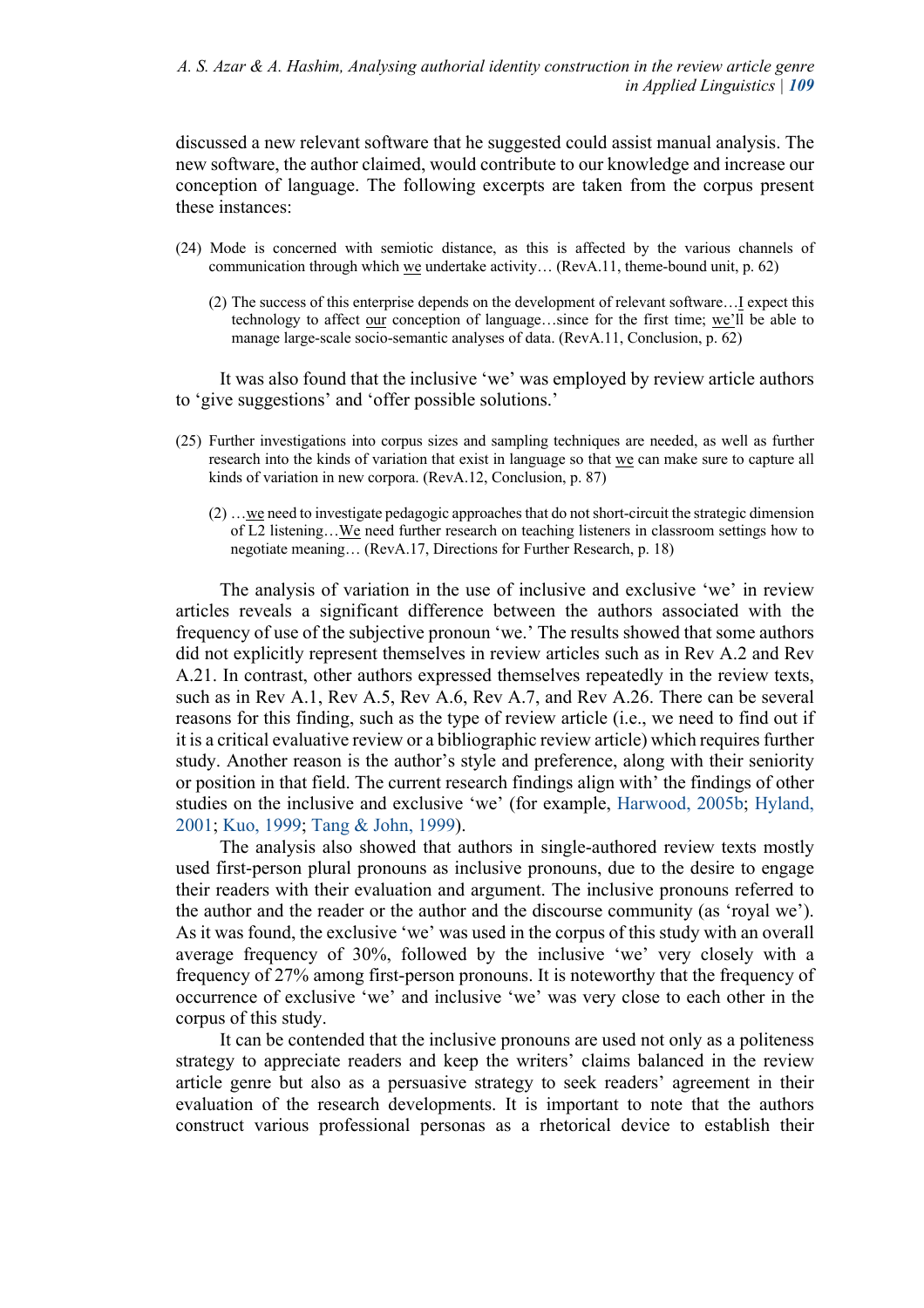authorial identity and credibility in the review article genre. It seems that different personas depend on the nature of the review article genre and its scope.

#### **5. CONCLUSION**

In this study, the focus was on one of the stance elements, particularly selfmentions in the review articles in applied linguistics. The self-mention resources in the corpus were classified according to Hyland's (2005b) classification. The corpus was then screened using WordSmith tools after it had been transformed into readable texts. They were examined to see which types of self-mentions were used in the corpus to indicate authors' positions. In other words, we highlighted not only the genre-specific features that govern the review articles but also the strategies employed to show their authorial identity in the corpus.

It is worth noting that in academic writing, mentioning oneself is an effective persuasive strategy. The authors use the stance features to gain immediate agreement from the readers, gain credibility, and establish their attitude. They indicate their position in the field as one of the discourse community members. The higher frequency usage of self-mentions can indicate the authors' strong position and contribution to that field. The high-frequency use of self-mentions can "point to the personal stake that writers invest in their arguments and their desire to gain credit for their claims" (Hyland, 2011, p. 11). The author who expresses himself/ herself explicitly in the review article may be one of the discourse community pioneers, and so correspondingly wish to distinguish himself/ herself to being at the frontier of the respective field (Harwood, 2005b; Hyland, 2001). The author creates a persona, particularly an 'assertive persona' rather than an 'impersonal persona,' to claim and comment on its veracity. This strategy can be considered not only as a strategy of politeness but also one of persuasiveness.

 While it is acknowledged that English for Academic Purposes (EAP) courses offered at the university level have focused on academic writing skills, this study suggests that writing academic review genres should be emphasized to give instructive guidance to junior researchers and novice writers on how to critically review research developments, and thus preparing them for efficient and high-quality critical literature review writing. The findings of this type of research can also heighten awareness amongst junior postgraduates and researchers on macro and micro-organizational structures of the academic review genres like review articles.

It is now necessary to acknowledge the limitations of our research. It would have been preferable to conduct a comparative analysis using a different discipline. The review articles in this corpus are all from applied linguistics and were published between 2000 and 2007 (not from non-applied disciplines). Therefore, the findings of this research also need to be tested on recent review articles from other disciplines, challenging sciences, so that EAP or ESP instructors can take advantage and they may use findings in their 'research project' classes for hard science postgraduate students or the practitioners.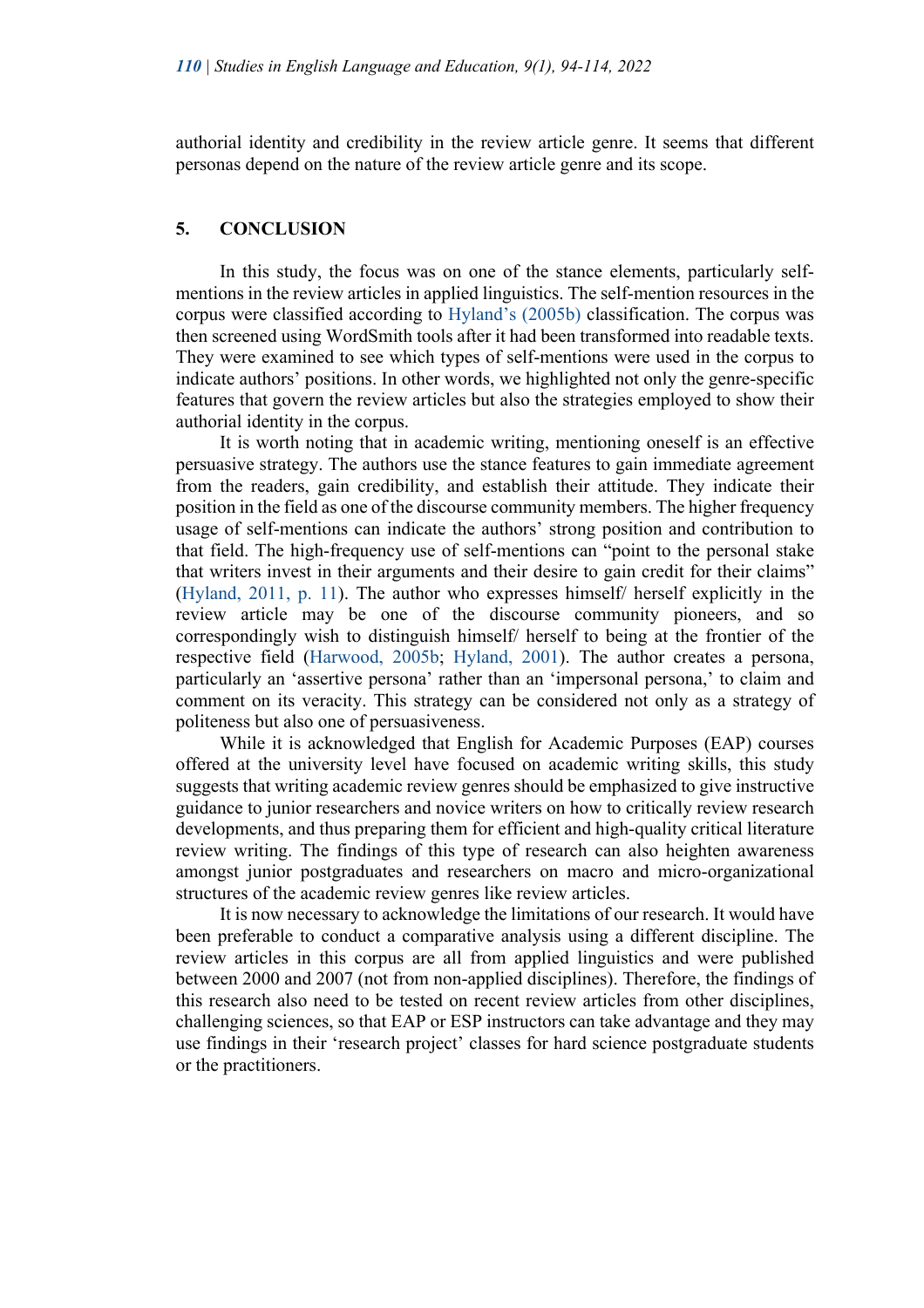# **REFERENCES**

- Ädel, A. (2022). Writer and reader visibility in humanities research articles: Variation across language, regional variety and discipline. *English for Specific Purposes*, *65*, 49-62. https://doi.org/10.1016/j.esp.2021.09.001
- Azar, A. S., & Azirah, H. (2014). Towards an analysis of review article in applied linguistics: Its classes, purposes and characteristics. *ELT*, *7*(10), 76-88. https://doi.org/10.5539/elt.v7n10p76
- Azar, A. S., & Azirah, H. (2017a). Analysing the macro-organizational structure of the review article genre in applied linguistics. *Issues in Language Studies*, *6*(1), 1- 28. https://doi.org/10.33736/ils.471.2017
- Azar, A. S., & Azirah, H. (2017b). A genre-based analysis of thematic units in review articles in applied linguistics. *ESP World*, *53*, 1-26.
- Azar, A. S., & Azirah, H. (2019). The impact of attitude markers on enhancing evaluation in the review article genre. *GEMA Online: Journal of Language Studies*, *19*(1), 153-173. https://doi.org/10.17576/gema-2019-1901-09
- Biber, D., & Finegan, E. (1989). Styles of stance in English: Lexical and grammatical marking of evidentiality and affect. *Text*, *9*(1), 93–124. https://doi.org/10.1515/text.1.1989.9.1.93
- Bondi, M. (2012). Voice in textbooks: Between exposition and argument. In K. Hyland & C. S. Guinda (Eds.), *Stance and voice in written academic genres* (pp. 101-115). Palgrave Macmillan. https://doi.org/10.1057/9781137030825\_7
- Chen, R. (2020). Single author self-reference: Identity construction and pragmatic competence. *Journal of English for Academic Purposes*, *45*, 203-214. https://doi.org/10.1016/j.jeap.2020.100856
- Crismore, A. (1989). *Talking with readers: Metadiscourse as rhetorical act*. Peter Lang.
- Diani, G. (2009). Reporting and evaluation in English book review articles: A crossdisciplinary study. In K. Hyland & G. Diani (Eds.), *Academic evaluation* (pp. 87-104). Palgrave Macmillan. https://doi.org/10.1057/9780230244290\_6
- Gosden, H. (1993). Discourse functions of subject in scientific research articles. *Applied Linguistics*, *14*(1), 56-75. https://doi.org/10.1093/applin/14.1.56
- Grant, M. J., & Booth, A. (2009). A typology of reviews: An analysis of 14 review types and associated methodologies. *Health Information & Libraries Journal*, *26*(2), 91-108. https://doi.org/10.1111/j.1471-1842.2009.00848.x
- Groom, N. (2009). Phraseology and epistemology in academic book reviews: A corpus-driven analysis of two humanities disciplines. In K. Hyland & G. Diani (Eds.), *Academic evaluation* (pp. 122-139). Palgrave Macmillan. https://doi.org/10.1057/9780230244290\_8
- Harris, Z. S. (1959). The transformational model of language structure. *Anthropological Linguistics, 1*(1), 27-30.
- Harwood, N. (2005a). 'I hoped to counteract the memory problem, but I made no impact whatsoever': Discussing methods in computing science using I. *English for Specific Purposes, 24*, 243-267.
- Harwood, N. (2005b). 'We do not seem to have a theory… The theory I present here attempts to fill this gap': Inclusive and exclusive pronouns in academic writing. *Applied Linguistics*, *26*(3), 343-375. https://doi.org/10.1093/applin/ami012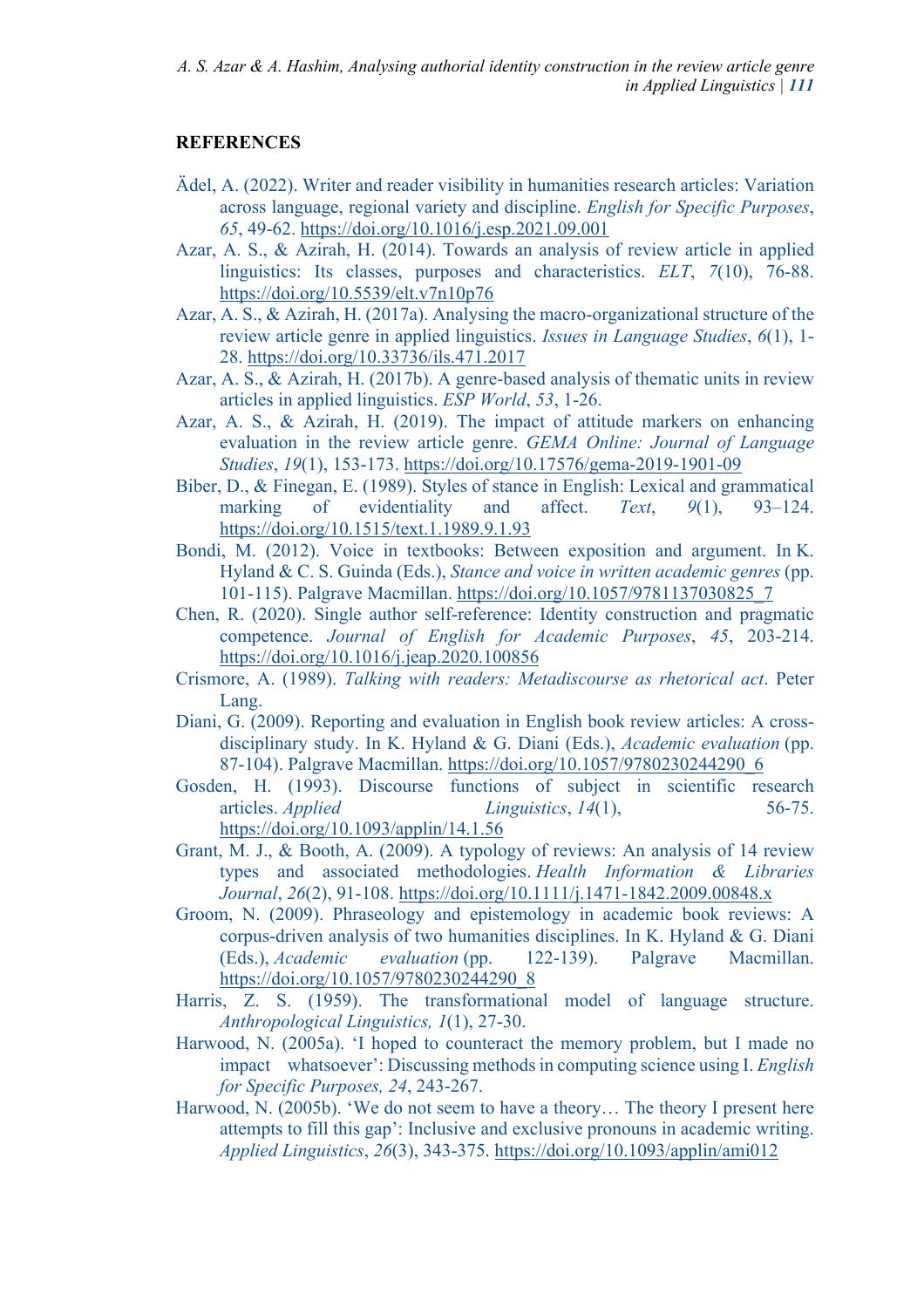- Hyland, K. (1994). Hedging in academic writing and EAF textbooks. *English for Specific Purposes, 13*(3), 239-256. https://doi.org/10.1016/0889- 4906(94)90004-3
- Hyland, K. (1998). *Hedging in scientific research articles*. John Benjamins.
- Hyland, K. (1999). Disciplinary discourses: Writer stance in research articles. In C. Candlin & K. Hyland (Eds.), *Writing: Texts, processes and practices* (pp. 99– 121). Longman.
- Hyland, K. (2000). *Disciplinary discourses: Social interactions in academic writing*. Longman.
- Hyland, K. (2001). Bringing in the reader addressee features in academic articles. *Written communication*, *18*(4), 549-574. https://doi.org/10.1177/0741088301018004005
- Hyland, K. (2002a). Academic argument: Induction or interaction? *Revista Canaria de Estudios Ingleses*, *44*, 29-45.
- Hyland, K. (2002b). Authority and invisibility: Authorial identity in academic writing. *Journal of Pragmatics*, *34*, 1091-1112. https://doi.org/10.1016/S0378- 2166(02)00035-8
- Hyland, K. (2005a). *Metadiscourse*. Continuum.
- Hyland, K. (2005b). Stance and engagement: A model of interaction in academic discourse. *Discourse Studies*, *7*, 173-192. https://doi.org/10.1177/1461445605050365
- Hyland, K. (2008). As can be seen: Lexical bundles and disciplinary variation. *English for Specific Purposes*, *27*(1), 4-21. https://doi.org/10.1016/j.esp.2007.06.001
- Hyland, K. (2010). Community and individuality: Performing identity in applied linguistics. *Written Communication*, *27*(2), 159-188. https://doi.org/10.1177/0741088309357846
- Hyland, K. (2011). The presentation of self in scholarly life: Identity and marginalization in academic homepages. *English for Specific Purposes, 30*(4), 286-297. https://doi.org/10.1016/j.esp.2011.04.004
- Hyland, K., & Jiang, F. K. (2018). "In this paper we suggest": Changing patterns of disciplinary metadiscourse. *English for Specific Purposes*, *51,* 18–30. https://doi.org/10.1016/j.esp.2018.02.001
- Ivanič, R. (1998). *Writing and identity*. John Benjamins.
- Ivanič, R., & Camps, D. (2001). I am how I sound: Voice as self-representation in L2 writing. *Journal of Second Language Writing*, *10*(1-2), 3-33. https://doi.org/10.1016/S1060-3743(01)00034-0
- Kaplan, R. B. (2002). *The Oxford handbook of applied linguistics*. Oxford University Press.
- Khedri, M. (2016). Are we visible? An interdisciplinary data-based study of selfmention in research articles. *Poznan Studies in Contemporary Linguistics*, *52*, 403-430. https://doi.org/10.1515/psicl-2016-0017
- Khedri, M., & Kritsis, K. (2020). How do we make ourselves heard in the writing of a research article? A study of authorial references in four disciplines. *Australian Journal of Linguistics*, *40*(2), 194-217. https://doi.org/10.1080/07268602.2020.1753011
- Kopple, W. J. V. (1985). Some exploratory discourse on metadiscourse. *College Composition and Communication, 36*(1), 82–93. https://doi.org/10.2307/357609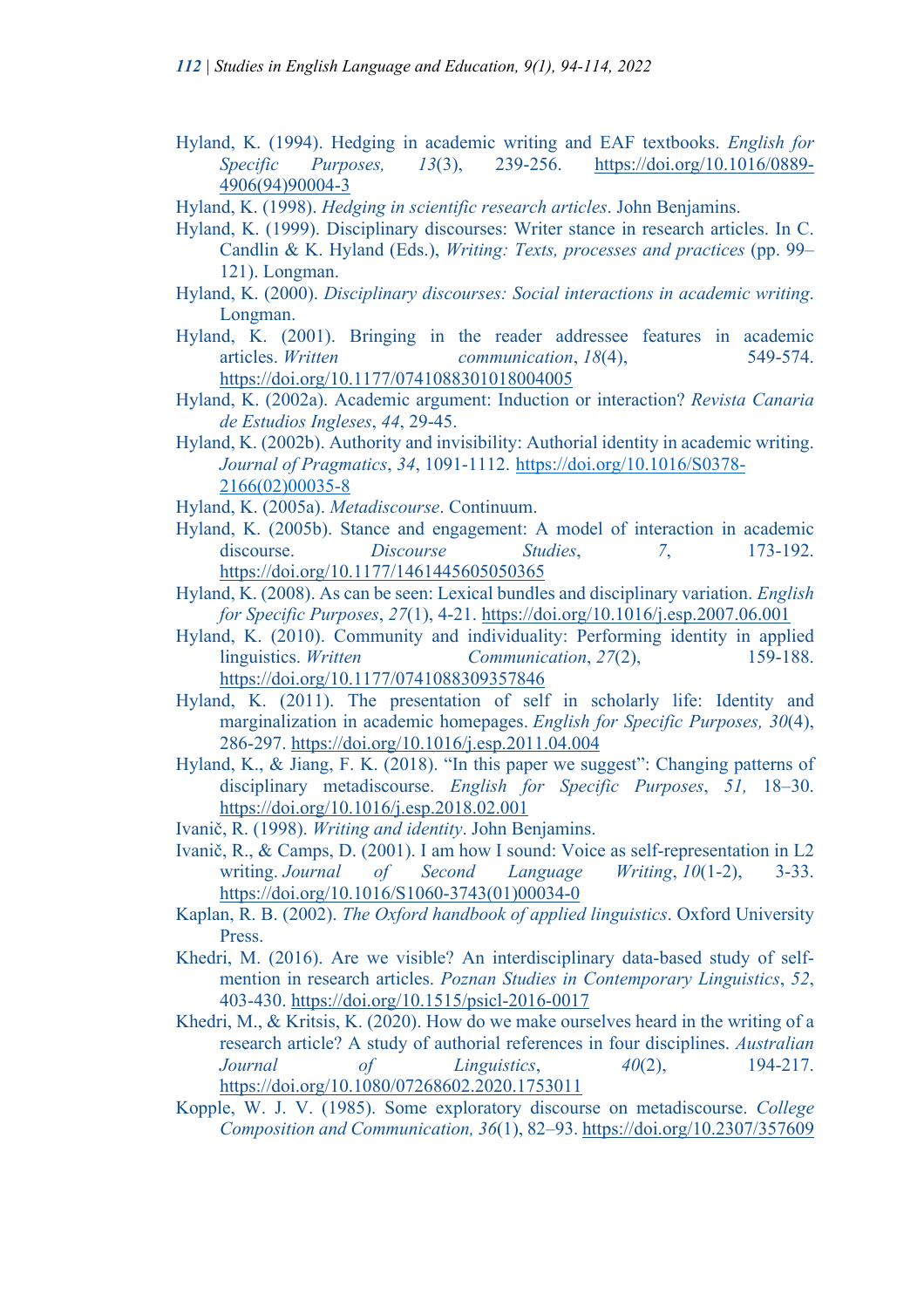- Kuhi, D., & Behnam, B. (2011). Generic variation and metadiscourse use in the writing of applied linguistics: A comparative study and preliminary. *Written Communication*, *28*(1), 97-141. https://doi.org/10.1177/0741088310387259
- Kuhi, D., Yavari, M., & Azar, A. S. (2012). Metadiscourse in applied linguistics research articles: A cross-sectional survey. *Mediterranean Journal of Social Sciences*, *3*(11), 405-411.
- Kuo, C. H. (1999). The use of personal pronouns: Role relationships in scientific journal articles. *English for Specific Purposes*, *18*(2), 121-138. https://doi.org/10.1016/S0889-4906(97)00058-6
- Kwan, B. S. (2006). The schematic structure of literature reviews in doctoral theses of applied linguistics. *English for Specific Purposes*, *25*(1), 30-55. https://doi.org/10.1016/j.esp.2005.06.001
- Martin, J. R. (2000). Beyond exchange: APPRAISAL in systems in English. In S. Hunston & G. Thompson (Eds.), *Evaluation in text: Authorial stance and the construction of discourse* (pp. 143–175). Oxford University Press.
- Martínez, I. A. (2005). Native and non-native writers' use of first-person pronouns in the different sections of biology research articles in English. *Journal of Second Language Writing*, *14*(3), 174-190. https://doi.org/10.1016/j.jslw.2005.06.001
- Molino, A. (2010). Personal and impersonal authorial references: A contrastive study of English and Italian linguistics research articles. *Journal of English for Academic Purposes*, *9,* 86-101. https://doi.org/https://doi.org/10.1016/j.jeap.2010.02.007
- Moreno, A. I., & Suárez, L. (2008). A study of critical attitude across English and Spanish academic book reviews. *Journal of English for Academic Purposes*, *7*(1), 15-26. https://doi.org/10.1016/j.jeap.2008.02.009
- Motta-Roth, D. (1995). *Rhetorical features and disciplinary cultures: A genre-based study of academic book reviews in Linguistics, Chemistry, and Economics* [Unpublished doctoral dissertation]. Universidade Federal de Santa Catarina.
- Myers, G. (1991). 2 stories and styles in two molecular biology review articles. *Applied Linguistics*, *10,* 1-35.
- Noguchi, J. (2006). *The science review article: An opportune genre in the construction of science*. Peter Lang.
- Noguchi, J. (2009). Reviewing science in an information-overloaded world. In K. Hyland & G. Diani (Eds.), *Academic evaluation* (pp. 34-49). Palgrave Macmillan. https://doi.org/10.1057/9780230244290\_3
- Ridley, D. (2008). *The literature review: A step-by-step guide for students.* Sage.
- Schegloff, E. A. (1990). Interactional troubles in face-to-face survey interviews: Comment. *Journal of the American Statistical Association*, *85*(409), 248-250. https://doi.org/10.2307/2289550

Schmitt, N. (2002). *An introduction to applied linguistics*. Arnold.

- Scott, M. (2012). *WordSmith tools 6* [Software package]. https://lexically.net/wordsmith/version6/
- Swales, J. (2004). *Research genres: Exploration and applications*. Cambridge University Press.
- Tang, R., & John, S. (1999). The 'I' in identity: Exploring writer identity in student academic writing through the first person pronoun. *English for Specific Purposes*, *18*, S23-S39. https://doi.org/10.1016/S0889-4906(99)00009-5